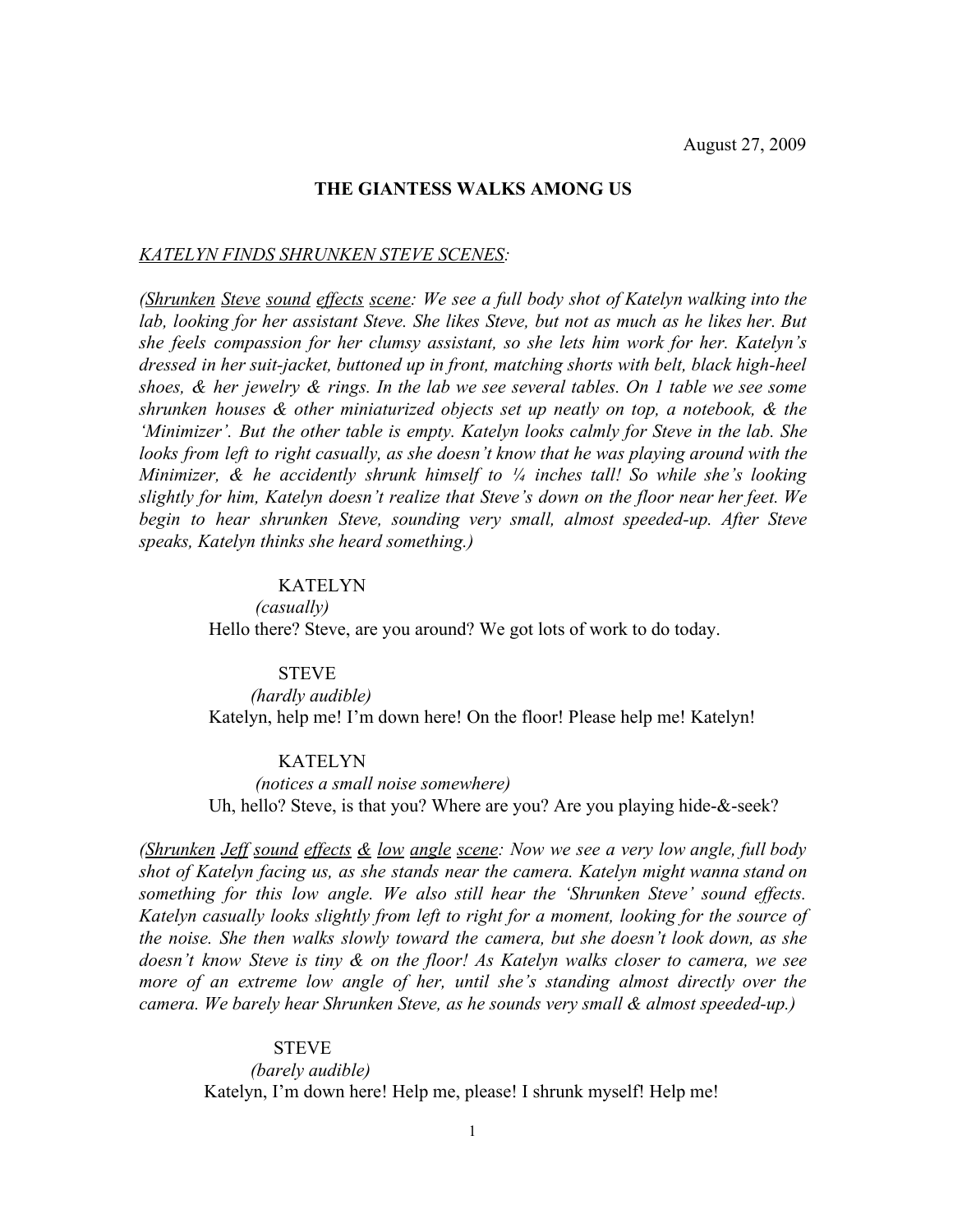*(curious)*

Did I hear that? I thought I heard something. That isn't my friend Billy, is it?

*(Shrunken Steve sound effects & low angle scene: We see a full body, extreme low angle, profile shot of Katelyn's right side as she continues to look for the source of the tiny voice. Camera is way down pointing directly up at Katelyn from her right side, in profile. She walks slowly & casually until she stops directly over the camera, in profile. Katelyn just looks a little around the room. We still hear 'Shrunken Steve's' little voice.)*

# STEVE

 *(very small)* I'm down here! On the floor! Katelyn, can't you see me? Down here! Help!

### **KATELYN**

 *(calm & inviting)* Billy, is that you? I know how brave you are, so you don't have to hide from me.

*(Shrunken Steve sound effects, Tiny Toy-man & close-up scene: Camera is completely level with the floor, & we see an extreme close-up, profile shot of the front / toe part of Katelyn's right foot, her right side, as her feet walk in just beside ¼ inch Steve, almost stepping on him! Her feet stop, & ¼ inch Steve is standing just in the foreground of her right foot, her front part. So we see an extreme close-up, profile shot of Katelyn's right high-heel shoe, her toe part, & ¼ inch Steve near her right foot's side. We still hear the 'Shrunken Steve' sound effects, as he sounds very tiny.)*

# STEVE

### *(hardly audible)*

Don't step on me, Katelyn! Down here! Help me! Can't you see me? Don't step on me!

# **KATELYN**

#### *(calm, but a little concerned)*

I heard someone, so if it's not someone I know, I have to be careful - too many

secrets.

*(Shrunken Steve sound effects & Tiny Toy-man scene: Brief scene, as we see a full body shot of Katelyn squatting down to look for the source of the tiny voice, & ¼ inch Steve is standing on the floor near her feet. After a couple of seconds, she spots the tiny man by her foot & picks him up quickly, but carefully with her right hand's fingers. She stands back up quickly, rather startled & confused as she looks over the little man. We still hear 'Shrunken Steve's' tiny voice as Katelyn picks him up.)*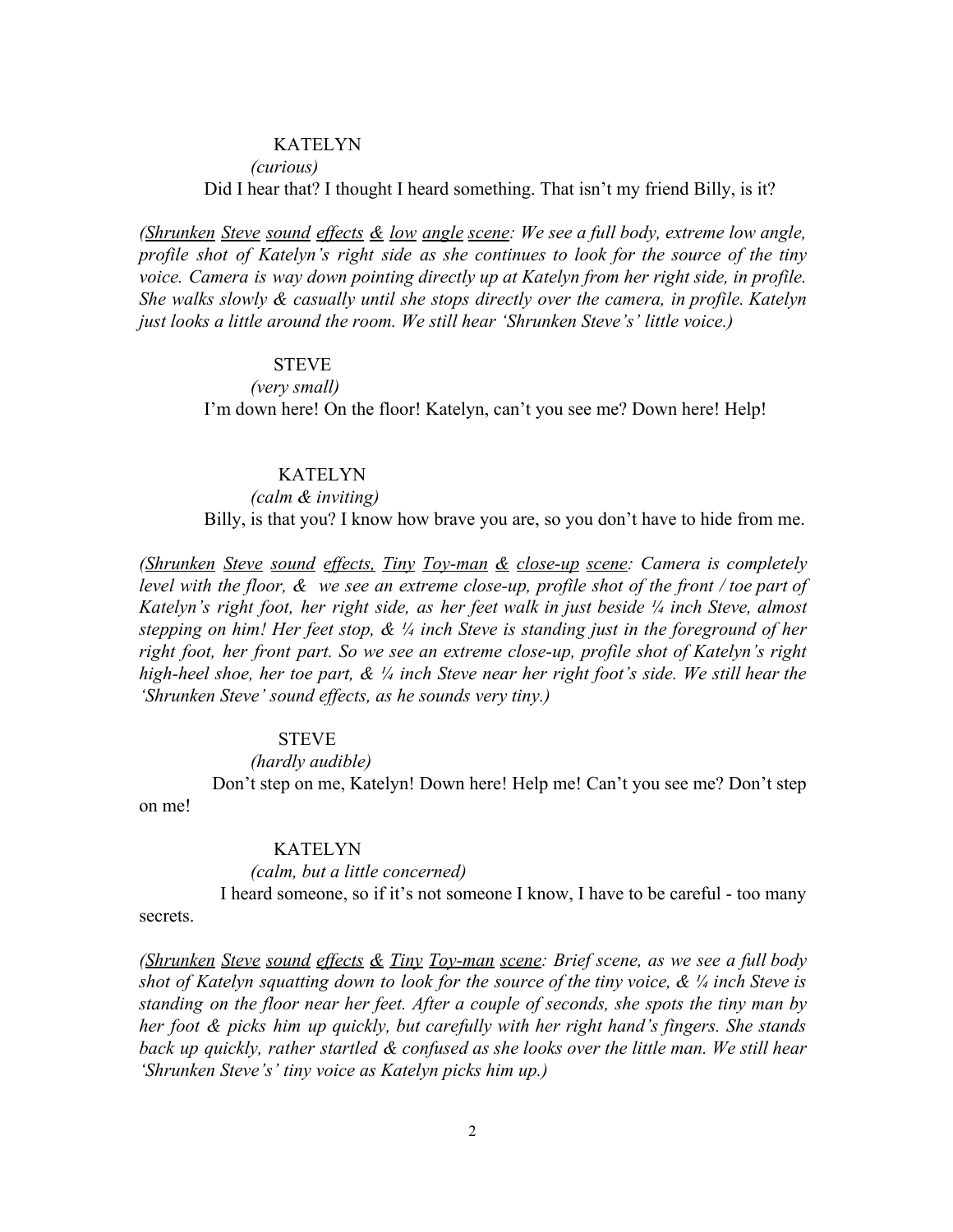# STEVE

### *(very tiny)*

Hey Katelyn, help me! I'm down here. Be careful with me! I'm so tiny now! Help me!

*(Shrunken Steve sound effects & close-up scene: We see a medium shot of just Katelyn & her right & left fingers holding ¼ inch Steve close to her face. As Katelyn faces the camera, she looks confused & concerned as she holds ¼ inch. We hear the 'Shrunken Steve' sound effects, as Steve talks over the Katelyn's lines, but he sounds so small, he's barely audible.)*

# KATELYN

 *(startled & curious)* What's this? Steve, is that you? What happened to you?

#### JEFF

 *(sounding very tiny)* Katelyn, please help me! Don't drop me! I accidently shrunk myself! Help me!

# KATELYN

 *(slightly disappointed, but calm & professional)* Looks like you were playing around with my 'Minimizer' & had a reaction.

*(Close-up scene: We see a real close-up, semi-profile of Katelyn's face & her fingers holding ¼ inch Steve, from her left side. She's more-or-less facing the camera, as she scrutinizes ¼ inch Steve as she holds him close to her eyes, & she's a little concerned.)*

#### KATELYN

*(concerned, but curious)*

Okay Steve, I told you not to touch that device. If I hadn't seen you, I could've stepped on you!

So you need to be a lot more careful. Now I'll bring you back to normal size, but you need to take

a break from science.

#### *KATELYN SHRINKS JOHN SCENES:*

*(We see a full body shot of Katelyn & her boyfriend John walking into the lab together, & they're holding hands. Katelyn's still dressed in her suit-jacket, matching skirt with belt, black high-heel shoes, & her jewelry & rings. On 1 table we still see some shrunken objects set up, a notebook, & the 'Minimizer'. But the other table is still empty. Katelyn then picks up the 'Minimizer' & examines a dial on it.)*

#### KATELYN

Hey John, my assistant Steve ran into some complications after he was restored.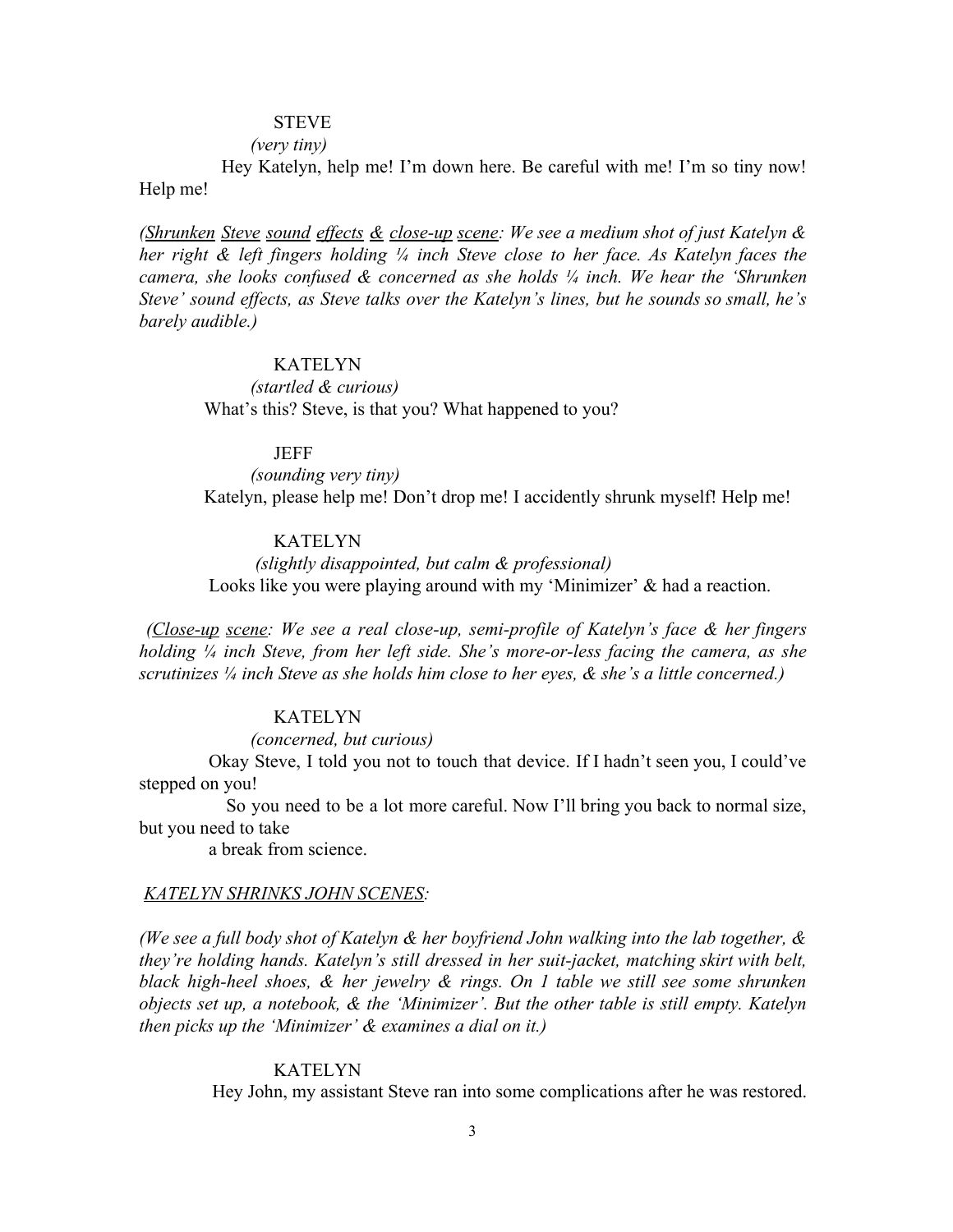But he'll be fine.

So everything's fixed & I'm all set to test the 'Minimizer' on you.

### JOHN

 *(calm, but a little uneasy)*

Uh alright, anything for a hot scientist like you. But don't blast my molecules

# all over the

room, Katelyn.

*(Then we see a medium, profile shot of the right side of Katelyn as she's holding the ray-gun, & John who's facing her. She seems rather determined & purposeful. The empty table is just behind John.)*

#### KATELYN

No, no, I won't blast your molecules all over the room. But I will reduce certain ones &

condense others. Now sit back on the table there.

*(Same scene, as John sits back on the table. Katelyn then gets ready to fire the ray-gun at him.)*

### JOHN

### *(a little more nervous)*

And after this, you'll make me normal again? Then we have dinner out, & back here for a

night cap?

#### KATELYN

*(more focused on her experiment)*

Huh, oh of course. We'll have more fun tonight. And now you're under my control.

*(Camera trick & tiny toy-man scene: We see a close-up of part of the back of Katelyn's* head  $\&$  her right shoulder,  $\&$  a full body shot of John sitting on the table as he faces her. *She aims the 'Minimizer' at him, we hear a strange 'Pop' sound effect, the ray hits John, & he suddenly disappears on screen. He then reappears on the tables' edge at ¼ inch tall, as he's been miniaturized quickly. Camera trick: after Katelyn fires the Ray-Gun, she stands still, camera stops filming, John moves off screen, & a tiny toy-man is placed on the tables' edge where he was sitting. Camera then starts filming again, as Katelyn keep her same pose. She then lowers her ray-gun.)*

#### KATELYN

 *(calm, but satisfied)* I think it worked, John. You've been miniaturized!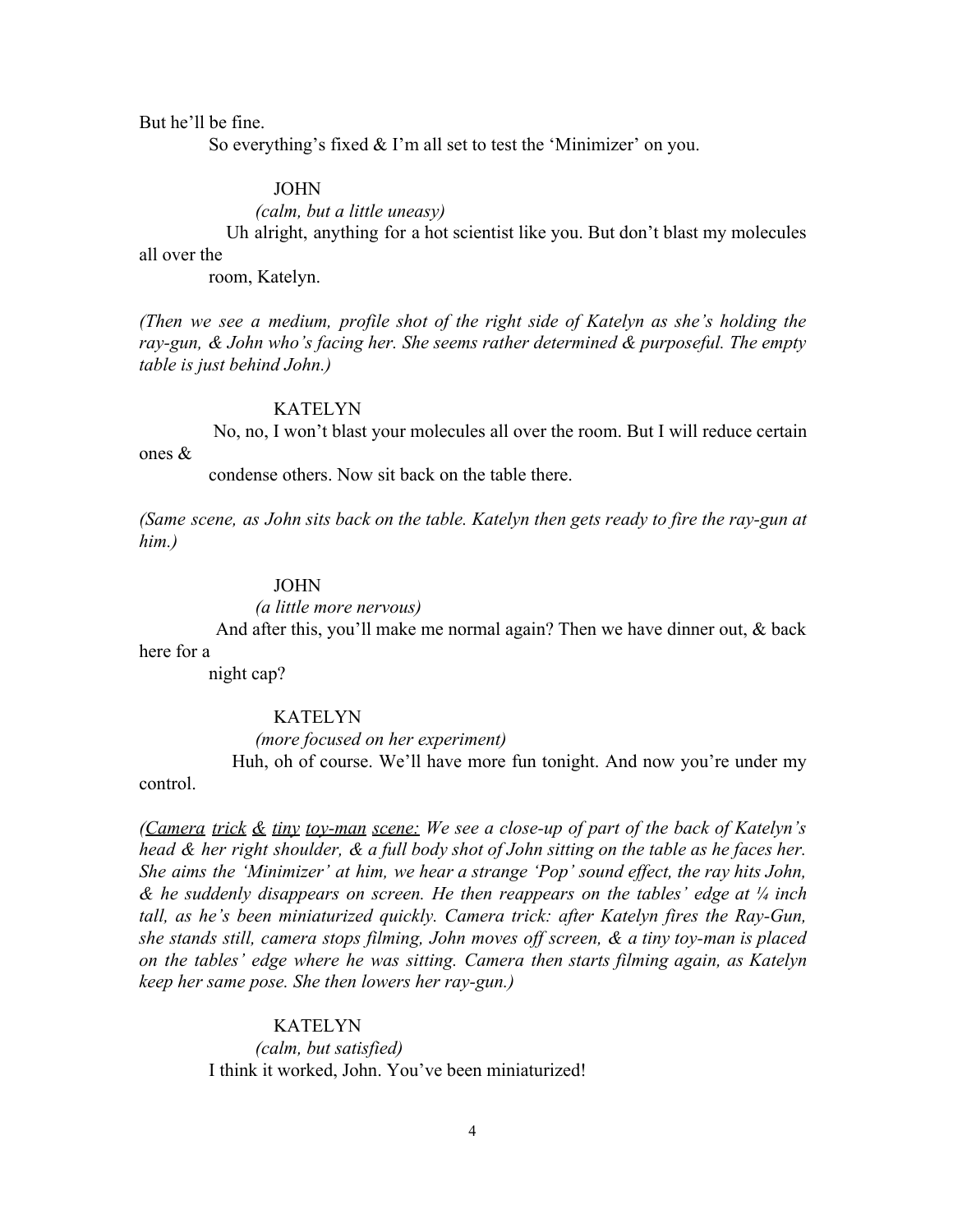*(Tiny toy-man scene: Camera is level with the table, & on the other side of the table on* its edge is  $\frac{1}{4}$  inch John, his back to the camera. We see a little of the table he's standing *on. Now we see a close-up of Katelyn's waist as she's in front of the table. She than carefully moves down until her head fills the whole screen, with ¼ inch John standing near the bottom of the screen on the table, facing her. Katelyn's head is then upright, facing the camera, & level with the table, as ¼ Billy is more-or-less in front of Katelyn's mouth. So Katelyn keeps her chin behind the table's edge, & ¼ inch Billy near the table's edge. As Katelyn looks down her nose to gaze at him on the bottom of the screen, her expression is friendly, but more professional, & then speaks.)*

#### JOHN

 (sounding small & speeded-up) Katelyn, what did you do to me? I think you shrunk me!

# KATELYN

 *(calm & professional)*

I'm now looking at the results of the quick miniaturization process  $\&$  you look

fine. No

bodily damage. In a minute, I'll bring you back to normal size, but later I'll test the slower

shrinking process on you.

#### *KATELYN & JOHN'S BEDROOM SCENES:*

*(Bedroom scene: Scene takes place later in the bedroom, John's been restored to normal* size, & we see a shot Katelyn & Jeff sitting close to each other on the bed & John is *sitting to Katelyn's right. Katelyn is dressed only in her most revealing black bra & panties, but she still has all of her jewelry & rings on. John isn't wearing very much either. They begin to touch each other & move their faces closer together.)*

JOHN

So how did I do on your test today?

### **KATELYN**

Hm, just fine. But as I said, I need to test on you again.

*(Bedroom scene: Same scene, as Katelyn & John start embracing & kissing. As he kisses her chest & then her lips, they lay down together on the bed. And they continue making out passionately.)*

*(Bedroom scene: Now we see a profile, full body shot of Katelyn from her left side & John, as he's lying on top of her in bed, & camera is almost level with the bed. So Katelyn's on her back as John kisses her chest tenderly, then her neck, & then her lips tenderly. After they talk, they make-out more passionately.)*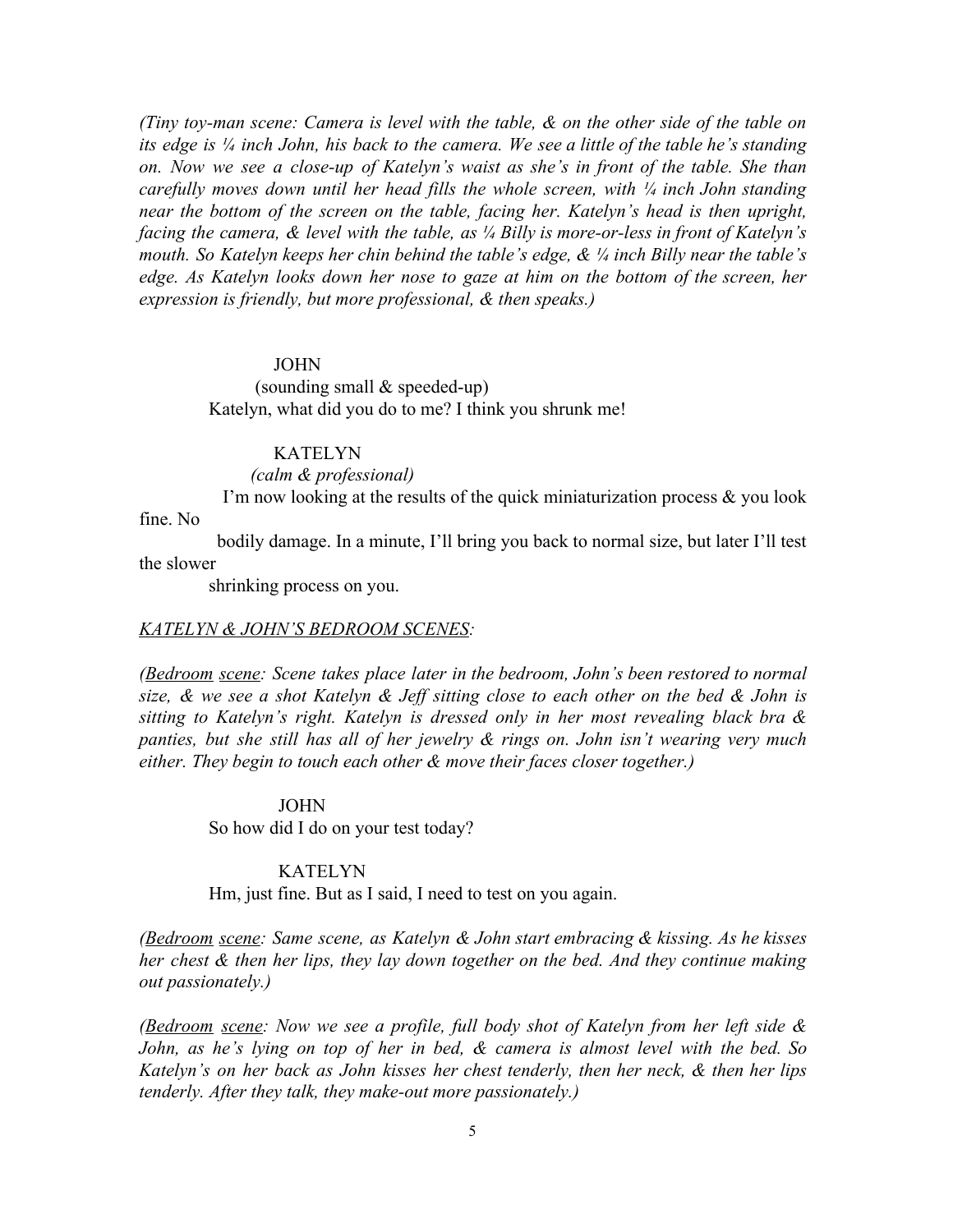*(playfully flirty)*

Mmm, but how do you think you did, little John? I wasn't too rough on you, was

I!

### JOHN

I can take care of myself. I'm tough, even when I'm shrunk small.

*(Bedroom scene: Then we see a close-up, profile shot of their faces while John's on top of Katelyn, a profile from Katelyn's left side. Katelyn & John caress & kiss more passionately & tenderly. We see some French kissing too. After Katelyn talks, they kiss more.)*

### KATELYN

Oh really? Hmm, I don't know. You looked nervous when you scurried like a little bug on my

table.

*(Bedroom scene: Then we see a more semi-low angle / full body shot of Katelyn & John kissing & making out heavily again on the bed. So camera is almost level with the bed's side, but tilting slightly up at them. And the top of their heads are more-or-less facing the camera. And then Katelyn seductively overpowers John, as she moves & gets on top of him. She straddles him around his hips & sits on top of him. Now we see a semi-low angle of Katelyn sitting on top of Jeff around his hips. She continues to caress him.)*

### KATELYN

Ah, there we are. But I'm the tough one today, baby.

### JOHN

 Are you really, Ms. Katelyn? KATELYN

 *(she moves her face down close to his, intimate)*

Ah, mmm. Yeah, I'm a tough girl. Not only do I have control in this experiment, but I'm the one

on top now.

*(Bedroom scene: Same scene, as Katelyn goes down to lay on top of John, & kisses him on the lips much more passionately & deeply for a moment, with some tongue too. We also hear them moan with pleasure.)*

# KATELYN

# *(sultry & intimately, while she kisses him)*

I have absolute power over you. Mmm, does that feel good? Mmm, am I too much for you?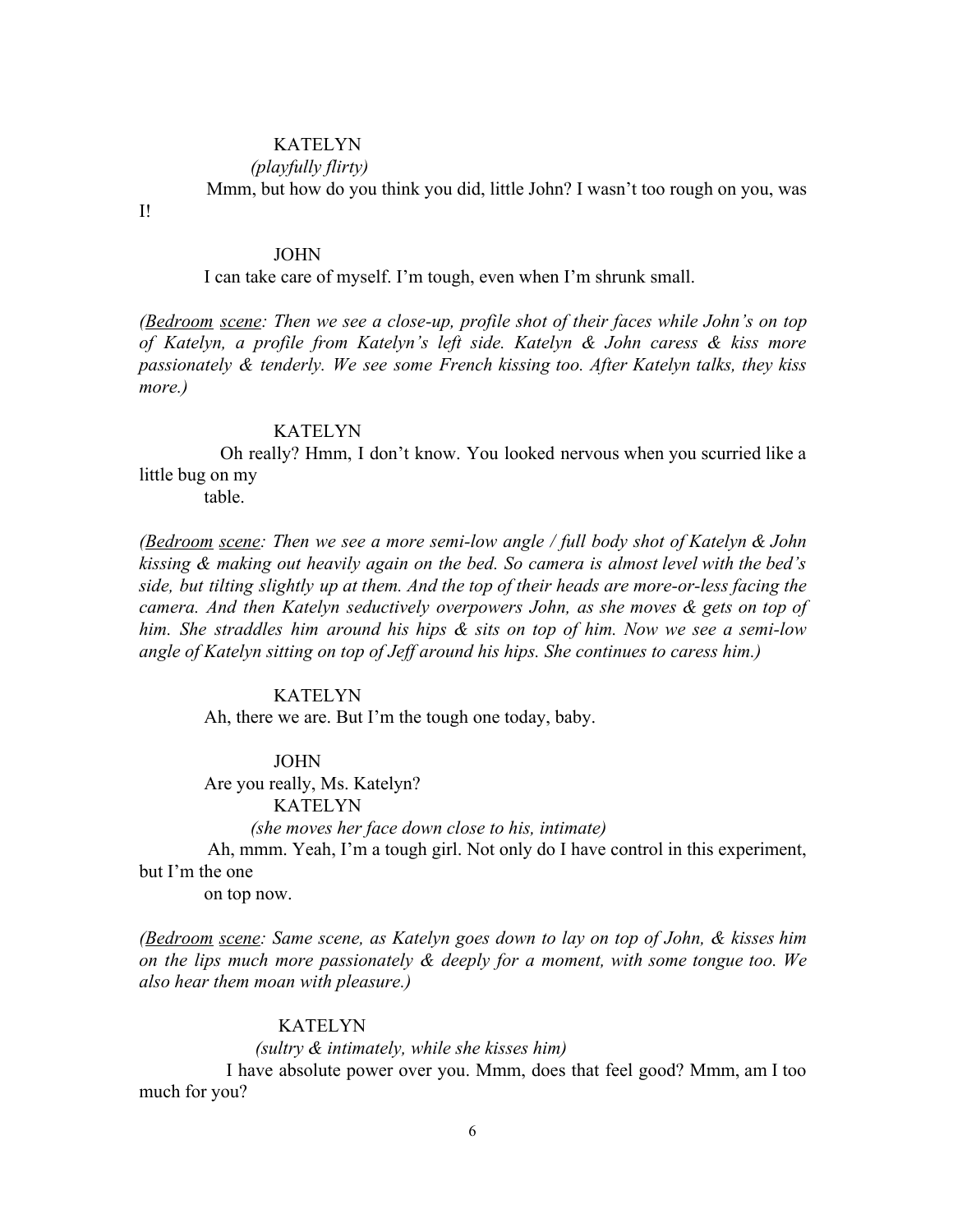*(Bedroom scene: Then we see a close-up of Katelyn & John's faces as they kiss passionately. She's still lying on top of John. They moan more too with pleasure & we see more tongue kissing.)*

### JOHN

What will you do with me next?

### **KATELYN**

 *(sultry & intimate, while kissing him)* Mmmm, I'll make you tiny again. But do as I say when I have you in the palm

of my hand. Mmm,

nowhere to run, & nowhere to hide, little man.

*(Bedroom scene: Now we see a close-up of Katelyn & John's lips as they continuing to kiss more intimately, harder, & passionately for a moment. She's still on top of him & we see more tongue & French kissing too. And after Katelyn talks, she kisses him again much more passionately.)*

# KATELYN

 *(intimate, while kissing Jeff)* Hmm, there's no escape for you. You're my little slave.

*(Scene takes place later in the lab. We see a medium shot of John talking on a cell phone. He's dressed now, wearing a jacket & standing near the table with the shrunken objects set up on top. Then Katelyn walks into view & stands close behind him. She's had time to fix herself up, reapply her make-up after the intimacy. And she's also dressed in her suit-jacket again, skirt, boots, & she still has all her rings & jewelry on. Katelyn's pointing her Minimizer, a.k.a. Shrink-Ray Gun at John, & looking at him with a "Go ahead, make my day!" expression. His back is to her, so John doesn't know Katelyn's behind him.)*

#### JOHN

Kristy babe, just got all the info on Katelyn to expose her. Got her credit info

too.

*(Same scene, as John turns & sees Katelyn standing with her Minimizer aimed at him, & he's very startled & nervous. He's been caught!)*

### KATELYN  *(sharply & disappointed)*

Tell Kristy you won't be seeing her for awhile!

#### JOHN

 *(hanging up the phone quickly & putting it down, scared)*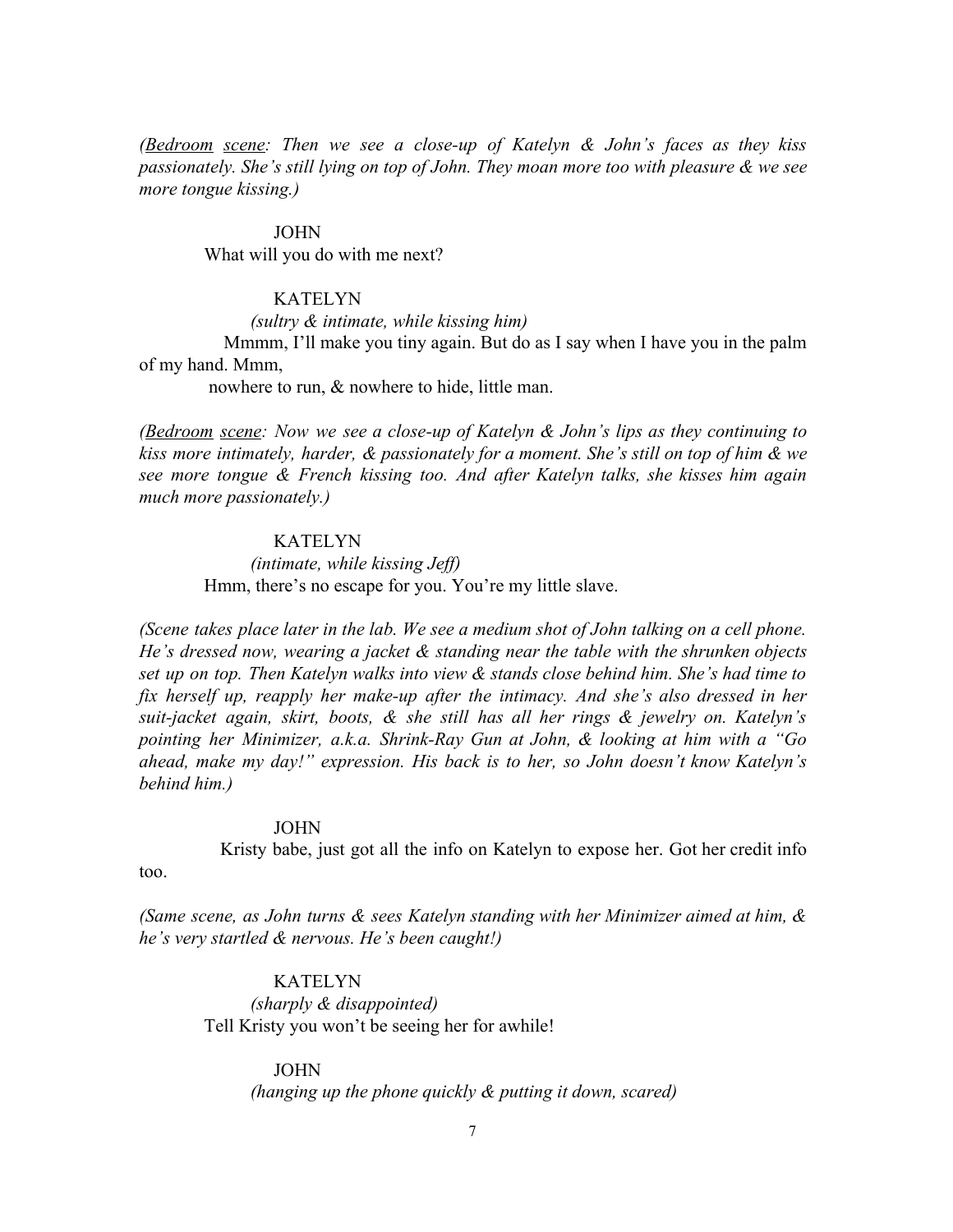Wait a min', not what you think! We'll work it out, babe!

# KATELYN You're a real bug, John. So maybe now you'll buzz off!

*(Shrink-Ray Zap sound effects & Fly scene: Same scene. Katelyn fires her Minimizer at John, he cries out in pain briefly, his cry is cut short as we hear a strange 'Pop' sound, he quickly disappears on screen, & reappears on the floor as a small Fly. So a plastic Fly is placed where John was standing.)*

*(Fly Buzzing" sound effects & Fly scene: We see a semi-low angle, medium shot of Katelyn looking at the Fly / camera. She has a satisfied & smug expression as she walks closer to the camera. Suddenly we hear the 'Fly Buzzing' around Katelyn's head. Katelyn has a more menacing & interested expression as she just watches where the Fly lands for a second.)*

*(Fly Buzzing & Fly Help Me! sound effects & Fly scene: We see a shot of John the Fly trapped inside a spider-web on a desk / table. The webbing is between two equipment parts, & a metal toolbox is also nearby on the table. We also see Katelyn nearby in the background, as she walks up to him & faces the camera. So then we still see the Fly trapped in the web, & a medium shot of Katelyn's head, as she looks at him from behind the web with sinister satisfaction. We still hear the 'Fly Buzzing' sound effects for a few seconds, but then that stops, & we start to hear the 'Fly Help Me!' sound effects.)*

### KATELYN

 *(cold & smug)* Nowhere to run to, John. And I have to stop any evidence from escaping.

*(Fly Help Me! sound effects & Fly scene: Same scene, as we still see a medium shot of Katelyn's face looking at John the Fly with cold resentment, as she picks up the metal toolbox with both hands & brings it up over John the Fly. And we still hear the "Fly Help Me!" sound effects.)*

# KATELYN  *(baleful)* Now to shut you up!

*(Fly Help Me! sound effects & Fly scene: Same scene, as Katelyn smashes the metal toolbox down on John the Fly hard, crushing him! John's "Fly Help Me!" sound effects cries suddenly stop.)*

#### *KATELYN SHRINKS BILLY SCENES*:

*(Shrink-Ray Zap sound effects scene: Now we see a full body shot of Katelyn as she's holding the glass jar with John the Fly trapped inside, & she taps curiously on the glass a*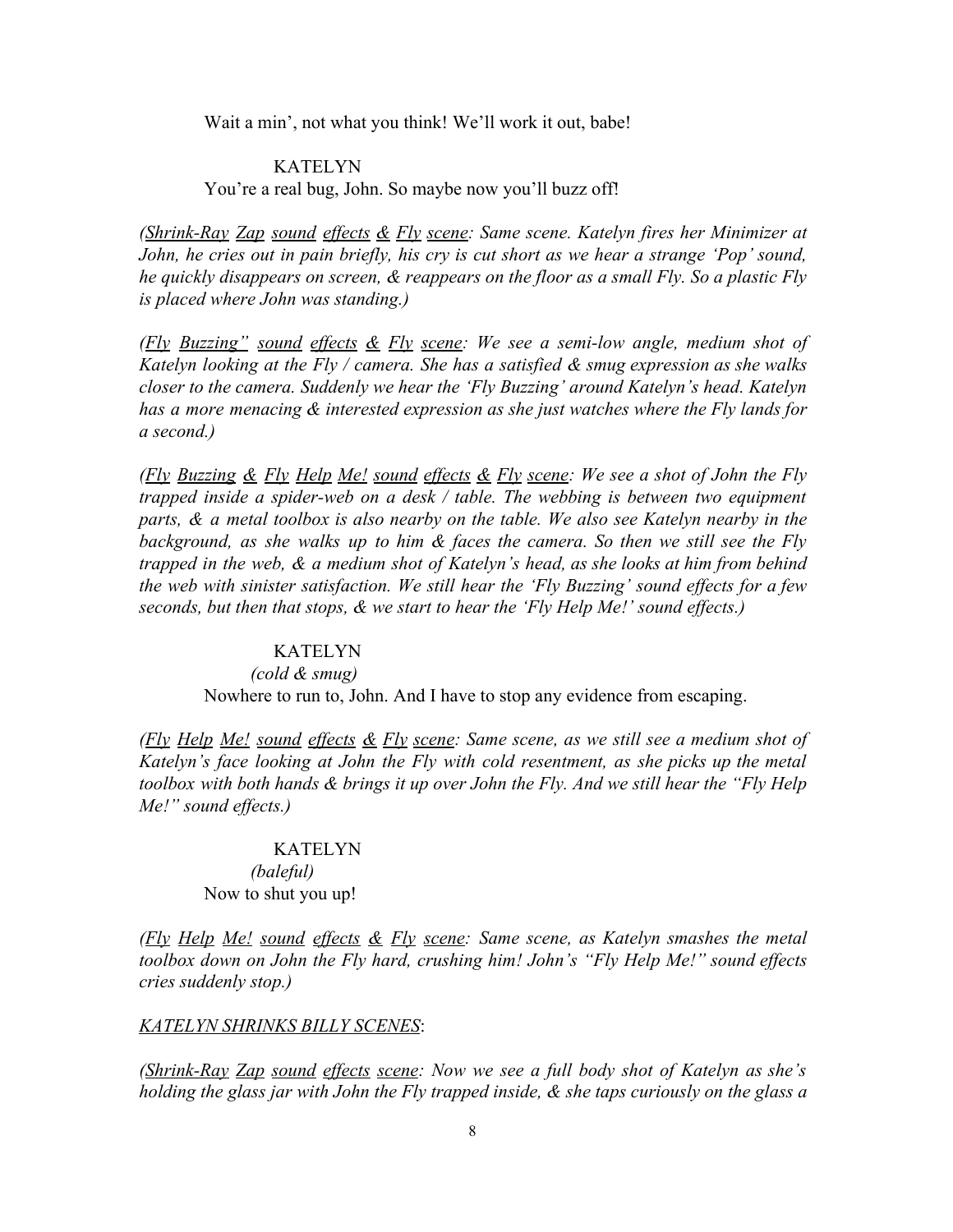*little. She's still wearing her dressy outfit, however, she's taken off her jacket to reveal a nice dressy shirt. She's still wearing her black high heels, skirt, jewelry, etc., but she's no longer wearing the jacket. And we can see her bracelets now. She's standing near the table with the Minimizer, a.k.a. Shrink-Ray Gun nearby on top. She then notices her assistant & friend Billy / camera is watching, so she acts more professional & friendly with Billy, & glad he'll do this for her. Then Katelyn quickly puts down the glass jar on the table, picks up her Micronizer, & adjusts a dial on her Shrink-Ray Gun. Katelyn's very serious, poised & professional now, but is still pleasant & friendly with Billy, & flattered by his crush on her.)*

# KATELYN

 *(matter-of-fact, while adjusting her Micronizer)* Oh hi there, Billy. I've set the shrinking process for slow, and now my 'Minimizer' is waiting for you. So I'm going to shrink you down to this big –  *(she puts her thumb & index fingers about ¼ inches apart)* About ¼ of an inch tall, but I'll take care of you.  *(she points the Minimizer at the camera)* - But I will make you tiny.  *(she fires the gun & we hear the strange 'Pop' sound effects)*

*(Low angle scene: Same scene, as Katelyn quickly puts down the Minimizer & rushes up to the camera / Billy, while trying not to look overly excited. Then see a close-up shot of Katelyn's head as she faces the camera / Billy.*

*But then we see a shot of Katelyn under her chin, as the camera has suddenly gone down to under her chin & tilts up at her. Katelyn looks down at Billy / camera. So camera is tilting up at Katelyn. Billy is beginning to shrink.*

*Then in just a couple of seconds, Billy shrinks down to about the height of Katelyn's waist. So then we see a low angle shot of Katelyn from about her waist level.)*

# KATELYN

 *(calm, but concentrating)* It's working, Billy. You're getting smaller & smaller.

*(Close-up scene: We see a close-up shot of Katelyn's lower legs, from her calves down to her feet.)*

# KATELYN

Don't be afraid, I know this feels strange. Wonder how my legs look to you now.

*(Close-up & tiny Toy-man scene: Camera is level with the floor, & we see a profile, very extreme close-up of Katelyn's right shoe tip, her right side, & ¼ inch Billy who's standing in front of her shoe tip. He's also in profile, facing her foot.)*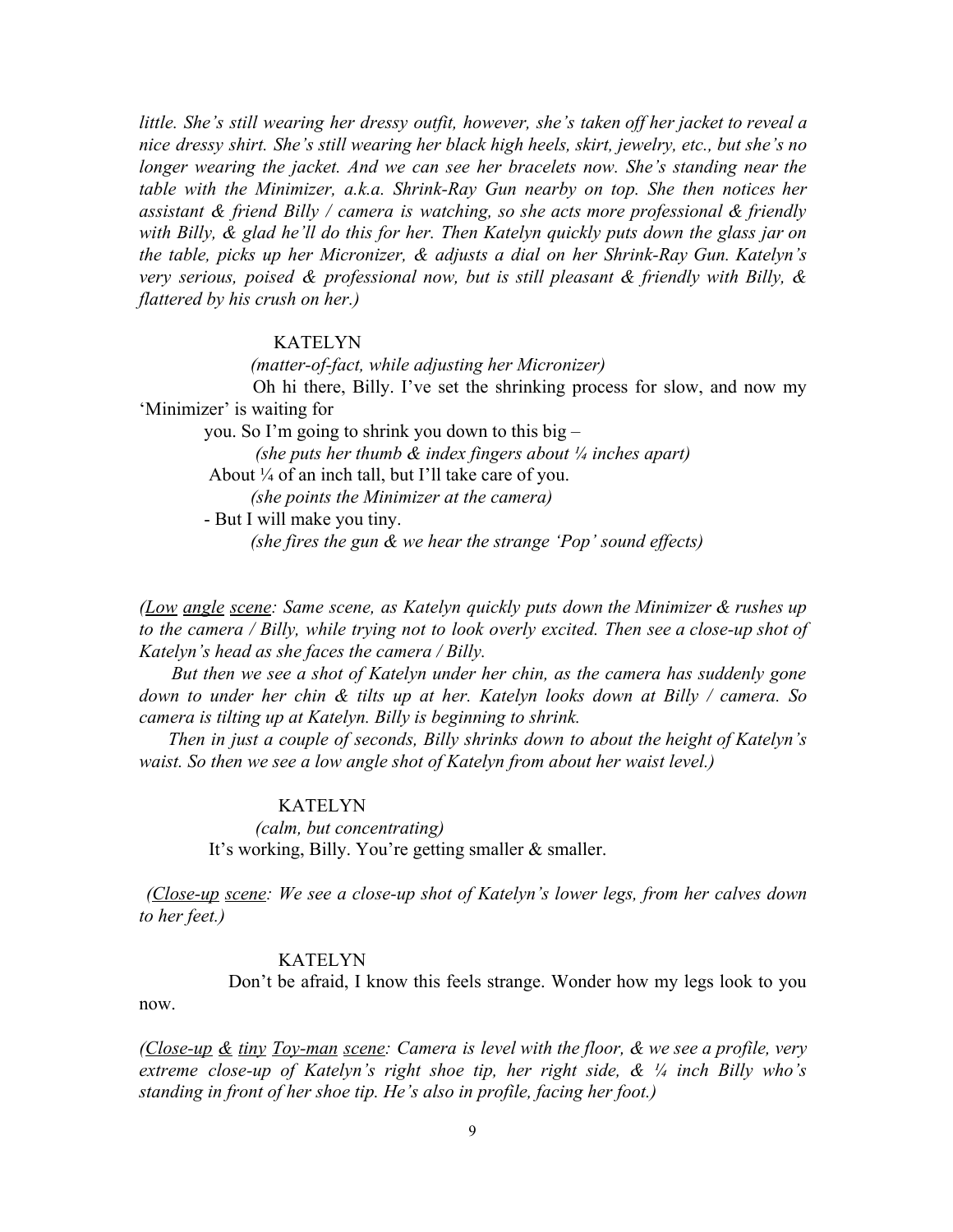### *(matter-of-fact, but satisfied)*

I've shrunk you to down to  $\frac{1}{4}$  of an inch in height. In other words, I've made you very small.

*(Extreme low angle scene: Katelyn will wanna stand on a box or stool for this low of an angle. Camera is below the stool / box she's standing on & tilting up at her feet. She's facing the camera, we don't see the stool / box, but she stands very close to the edge above the camera. So we see a full body, extreme low angle of Katelyn. She's standing directly over the camera, as she just towers over Billy. She looks down casually at camera / ¼ inch Billy, with her arms & hands hanging loosely at her sides so we can see her hands better, as she expected these results.)*

#### KATELYN

*(casual, but pleasant)*

You've been distilled down to a miniature version of yourself, Billy, with all your senses intact.

But you're so brave as you stand by my feet down there.

 *(she then squats down over the camera)* Alright then, I'll pick you up, okay. Stay there.

*(Close-up & tiny Toy-man scene: Camera is level with the floor. ¼ inch tall Billy is standing on the floor, facing the camera. Then we see an extreme close-up of Katelyn's right open hand, backside facing the camera, come down in front of him like a karate chop, so Billy disappears behind her hand. Katelyn's backhand is facing directly at the camera. Her fingers & thumb are flat & together as the side of her hand, the pinky side, rests on the floor like a karate chop.)*

# KATELYN

 *(calm & reassuring)* My hand's here waiting for you to climb on aboard.

*(Tiny Toy-man scene: As Katelyn faces the camera, we see a medium / semi-low angle shot of Katelyn squatting down at the floor. She has just placed ¼ inch Billy in her right palm. She has her left hand just under her right, for more security. Then she carefully & slowly stands back up over the camera, until we see a full body, low angle of Katelyn standing over the camera while holding ¼ inch Billy.)*

# KATELYN

 *(almost a whisper, reassuring)* Stay where you are in my hand. I've got you. You're doing great, little man.

*(Close-up scene: We see an extreme close-up / profile shot of just the right side of*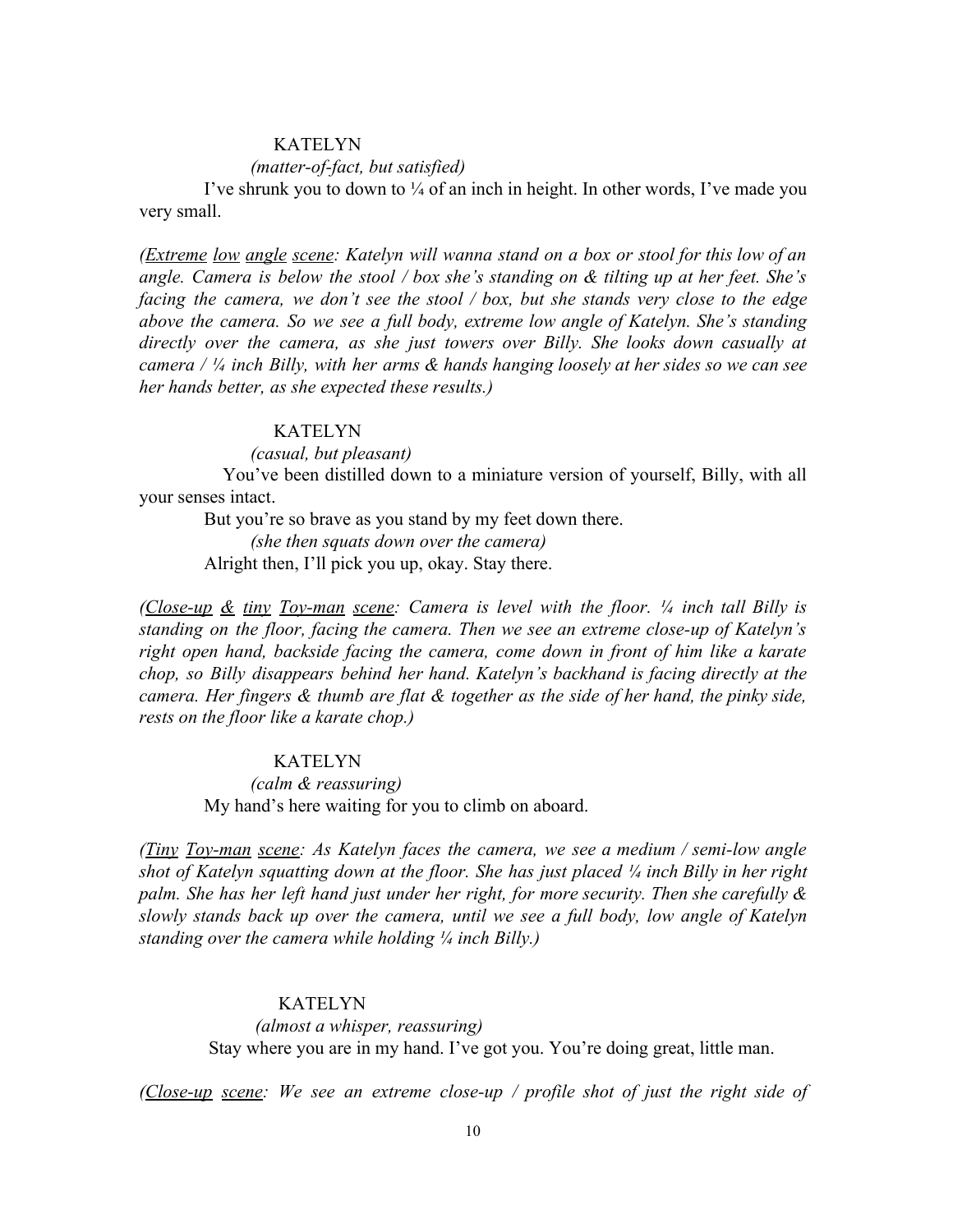*Katelyn's face, her right hand, her thumb side, & ¼ inch Billy in her palm. She's holding her hand very close to her chin, & her chin is almost touching her wrist, & ¼ inch Billy in her palm. Also, Katelyn tilts her hand's thumb side down a little, so we can see ¼ inch Billy in her palm better. Katelyn tilts her head way down to see Billy more directly in her palm. Her mouth is very close-up to him, almost kissing him. She looks at him for a moment curiously, before speaking, professional.)*

#### KATELYN

### *(focused & calm)*

I hope my breath is keeping you warm in my hand, my mouth is close enough. And I hope it

smells nice for my little pet.

*(she moves her face & mouth closer to ¼ inch Billy in her hand, friendly*

Not sure I should tell you what I ate though, but you're lucky! If you were naughty, I'd make

you floss my giant teeth!

*& teasing)*

(C*lose-up scene: Next we see a very extreme close-up / profile shot of part of Katelyn's right palm & a little of her thumb, as her thumb side is still facing camera. In the center* of her palm is 1/4 inch Billy in profile facing Katelyn. We then see the tip of Katelyn's left *index finger come down to very gently touch ¼ inch Billy.)*

#### KATELYN

 *(soft & reassuring)*

You like that, sweet Billy? You're cute down there in my hand; so I had to touch you. Hope that

wasn't too forward.

*(Close-up scene: Then we see a close-up of just Katelyn's chest & her right hand, fingers & thumb are together, holding ¼ inch Billy right up to her chest, almost touching it. So camera is level with her chest & hand.)*

### KATELYN

# *(friendly & a little sexy)*

And how do you like my wild experiment so far? Hope I'm still pretty at your little size. Now

how's my hand look with its my nicely manicured nails? And my shiny rings too? Oh, you'll get

used to everything looking so big.

*(Close-up scene: Katelyn has her right hand just under the camera lens so we can see her palm & her rings very close-up. Then as camera stays level, Katelyn brings ¼ inch Billy / camera closer up to her chest. And we see her bosom loom close to the camera.)*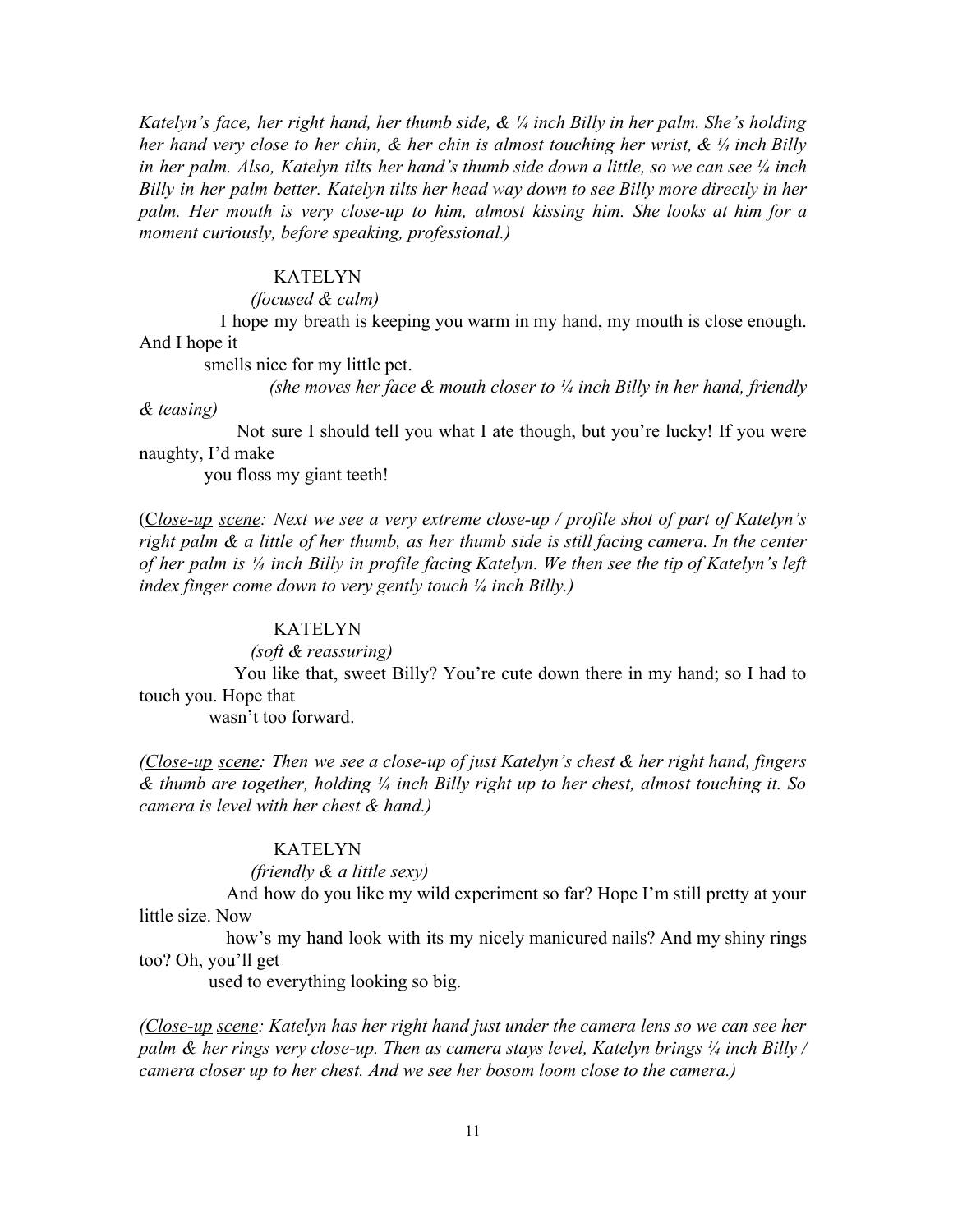#### *(softly & reassuring)*

Upsy Daisy, I've gotcha. Katelyn has you right in the palm of her hand, like she has all her

boyfriends – He he he he!!

*(she moves camera / ¼ inch Billy closer to her chest & cleavage)*

You're at a good temperature now, but holding you up to my bosom should make you warmer.

*(Close-up scene: It's a real close-up, low angle of the back of Katelyn's right hand & thumb, & her face too. Katelyn is more-or-less facing the camera, as camera is just under* her thumb & tilting up at her, & we only see her thumb & part of her hand very close-up. *And we see most of Katelyn's face, especially her mouth. Also we see ¼ inch Billy standing in Katelyn's palm, facing her.)*

### **KATELYN**

*(calm, but pleasantly surprised)*

How's that for 'having a man under my thumb!' I mean, just look how big my thumb looks next

to you! If it was a building, how many floors would that be?

*(she moves her mouth even closer to ¼ inch Billy in her hand)*

I guess my thumbnail would be the penthouse suite! But I'd make sure you'd get first class

service.

*(Close-up scene: We see a close-up of just Katelyn's head & her whole right hand. She faces camera directly as she holds her hand out flat, fingers & thumb are comfortably together, close to the camera – her fingers are pointing toward the camera. Standing in the middle of her palm is ¼ inch Billy. Her head is upright & level with the camera, &* her chin is very close to her wrist, but not touching it. As Katelyn's face is up right, she *looks down her nose at ¼ inch Billy in her palm. She doesn't talk for a brief moment, but looks down at him curiously, & than she speaks. Note: Please keep her head up-right, & her fingers together.)*

### **KATELYN**

#### *(curious & pleasant)*

Hey, tell me more about your fantasy regarding being shrunk by a beautiful girl. Then we can plan

things. And thanks to your imagination  $\&$  tenacity,  $\&$  my science, I'm helping your dreams come

to life. And your crush on me is so sweet! But be careful, I don't want you to get caught under my

ring there.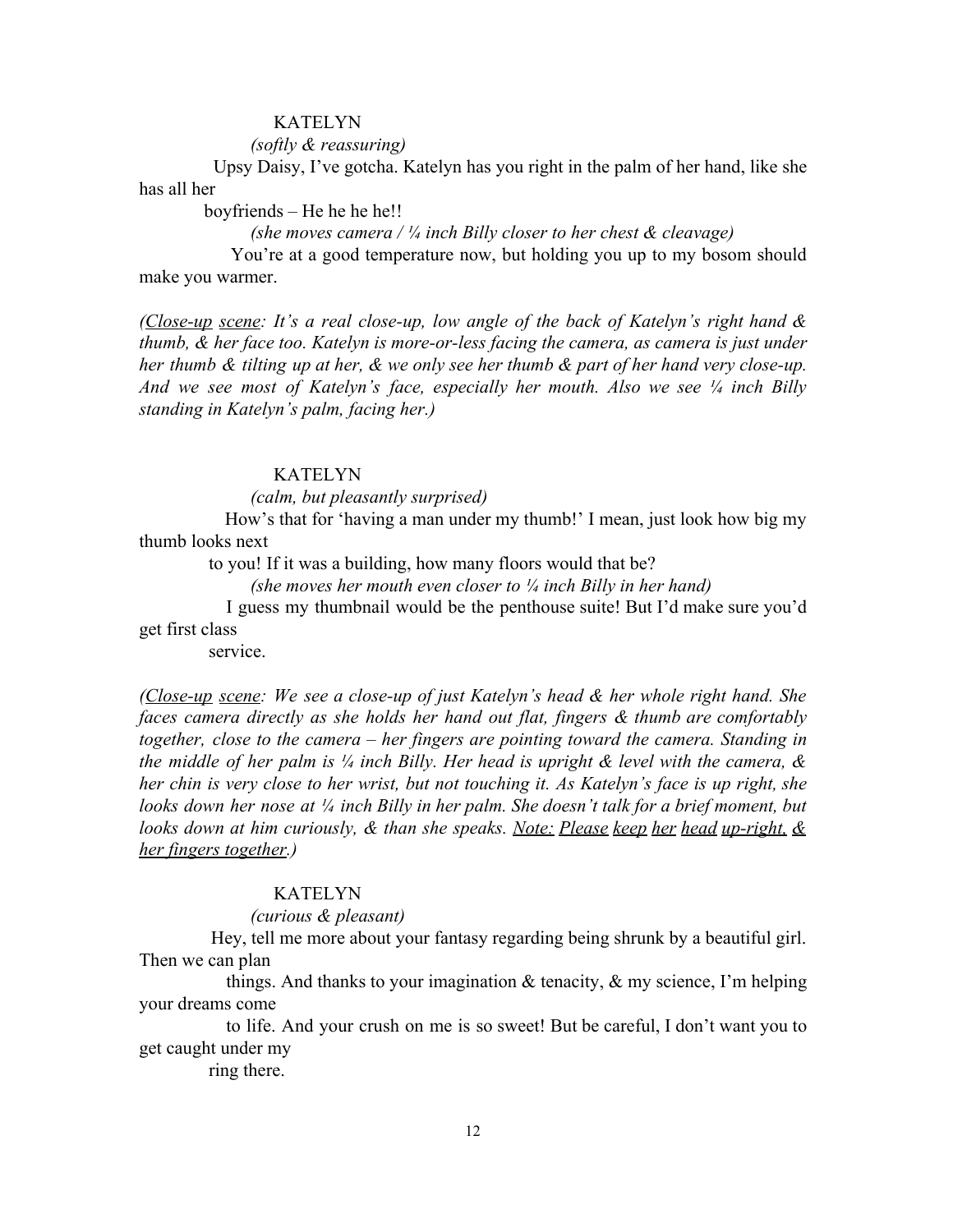*(Close-up scene: We see an extreme low angle, close-up shot of just Katelyn's face filling the screen. Katelyn's looking almost directly down her nose at the camera. So it's an extreme low angle shot of Katelyn's pretty face very close-up. Katelyn tries to be professional, but is becoming more fond of her tiniest friend.)*

# KATELYN

 *(calm & curious)*

I guess my voice sounds big  $\&$  with a booming quality, but you'll get used to it. So let me get

up-close & personal with you. Now where were we?

*(more serious, as camera slowly zooms closer to her face from a low*

*angle)*

Oh yes, the fun things I have planned. I told you about turning Mike into a mouse. But I turned

that creep John into a fly!

*(Close-up scene: Same scene, but camera zooms closer to just Katelyn's lips from an extreme low angle. So then we see just Katelyn's mouth very close-up from an extreme low angle. Katelyn doesn't say anything for a brief moment, but then speaks.)*

#### KATELYN

### *(serious, but pleasant)*

So then he tries to escape by buzzing away, but I caught him & imprisoned him inside a glass jar.

I had already decided to I broke up with him, because he wanted to do some bad things. Not sure

if I should restore him or not, flies don't live very long. But I'd never hurt you, sweetie.

*(Low angle scene: We see a full body, extreme low angle of Katelyn standing over the camera, & she's holding tiny Billy in her right palm, with her left hand just under her right to protect Billy. Katelyn speaks softly to Billy in her palm, & she carefully & slowly brings him down under the camera lens. She also kneels down to let him go under the camera lens, & then looks at camera. Katelyn's warms up more to her friend Billy, as she wants him to witness her transformation. When she's done talking & lets him go, Katelyn stands back up over the camera.)*

# KATELYN

 *(almost a whisper, while carrying him down slowly)* Don't worry, sweet Billy, I've got you. There you go. Now I'll show you something my magician friend taught me.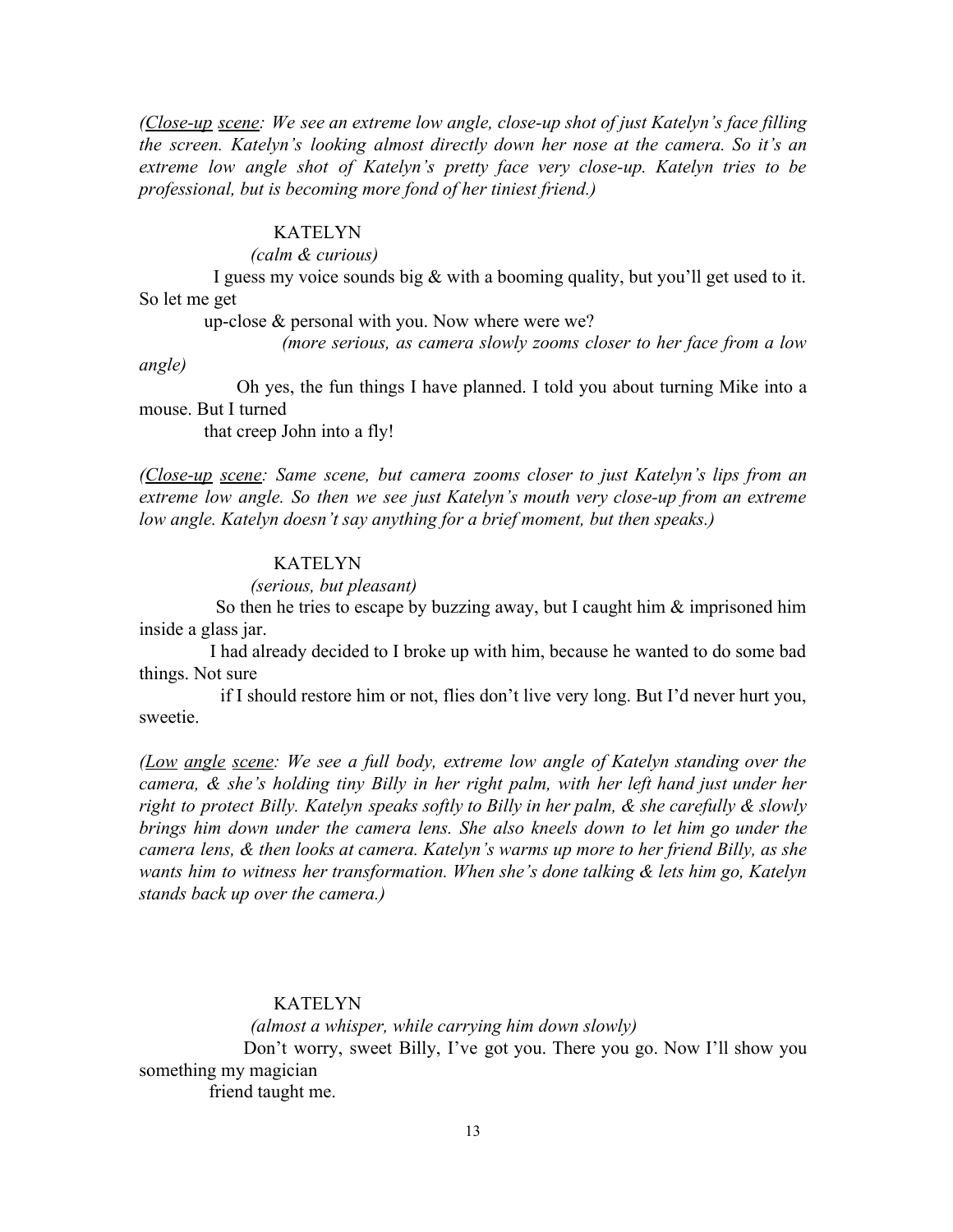*(Tiny Toy-man scene: We see a full body shot of Katelyn facing the camera. She has her arms out from her sides as she's about to spin herself around like 'Wonder Woman'. ¼ inch Billy is nearby her feet, & Katelyn is rather interested as she looks attentively down at him.)*

### KATELYN

# *(quite interested)*

She taught me a little transformation spell, so watch my 'Wonder Katelyn'

magic.

*(Clothing change, Katelyn's Magical sound effects & tiny Toy-man scene: Same scene, but with a costume change & camera trick. Katelyn brings her arms up from her sides & spins her whole body around fast several times like 'Wonder Woman'. We hear 'Katelyn's Magical' sound effects. Camera stops but stays in same position, Katelyn changes into her sexy tight fitting shirt with very low neckline, matching shorts or skirt with belt-buckle, black boots, but she still has all her jewelry & rings on, etc. Then she returns in front of camera & assumes the same spinning pose as before it stopped. Start camera again, we still hear the 'Katelyn's Magical' sound effects, & Katelyn continues to spin with her new outfit. Now it looks as if her clothes magically changed. Then the sound effects stop, as Katelyn stops spinning & faces the camera. With her new look, Katelyn acts more sexy, friendly, flirty & somewhat playful. And she's pleasantly surprised as she looks over her new uniform.)*

#### KATELYN

 *(pleasantly amazed, while checking out her outfit)* Wow! Abracadabra, hocus pocus & From the Land Beyond, Beyond! I've journeyed through the Looking Glass!  *(looking down at tiny Billy near her feet)*

I'm your dream come true, Billy.

*(Close-up scene: Camera is level with the floor, & we see ¼ inch Billy standing on the floor with his back to the camera, he's nearly on the bottom of the screen. We also see Katelyn's boots close-up & facing the camera / ¼ inch Billy. So ¼ inch Billy's close in front of her feet.)*

### KATELYN

 *(pleased)* Oh Billy, just look at me! And just look at those hot boots of mine!  *(She turns one of her boots a little sideways for Billy)* They look really big to you, huh? So I'd better watch where I step with these.

*(Special effects & close-up scene: Same scene, camera is still level with the floor, & we see a close-up of Katelyn's feet, & ¼ inch Billy standing on the floor & nearly on the*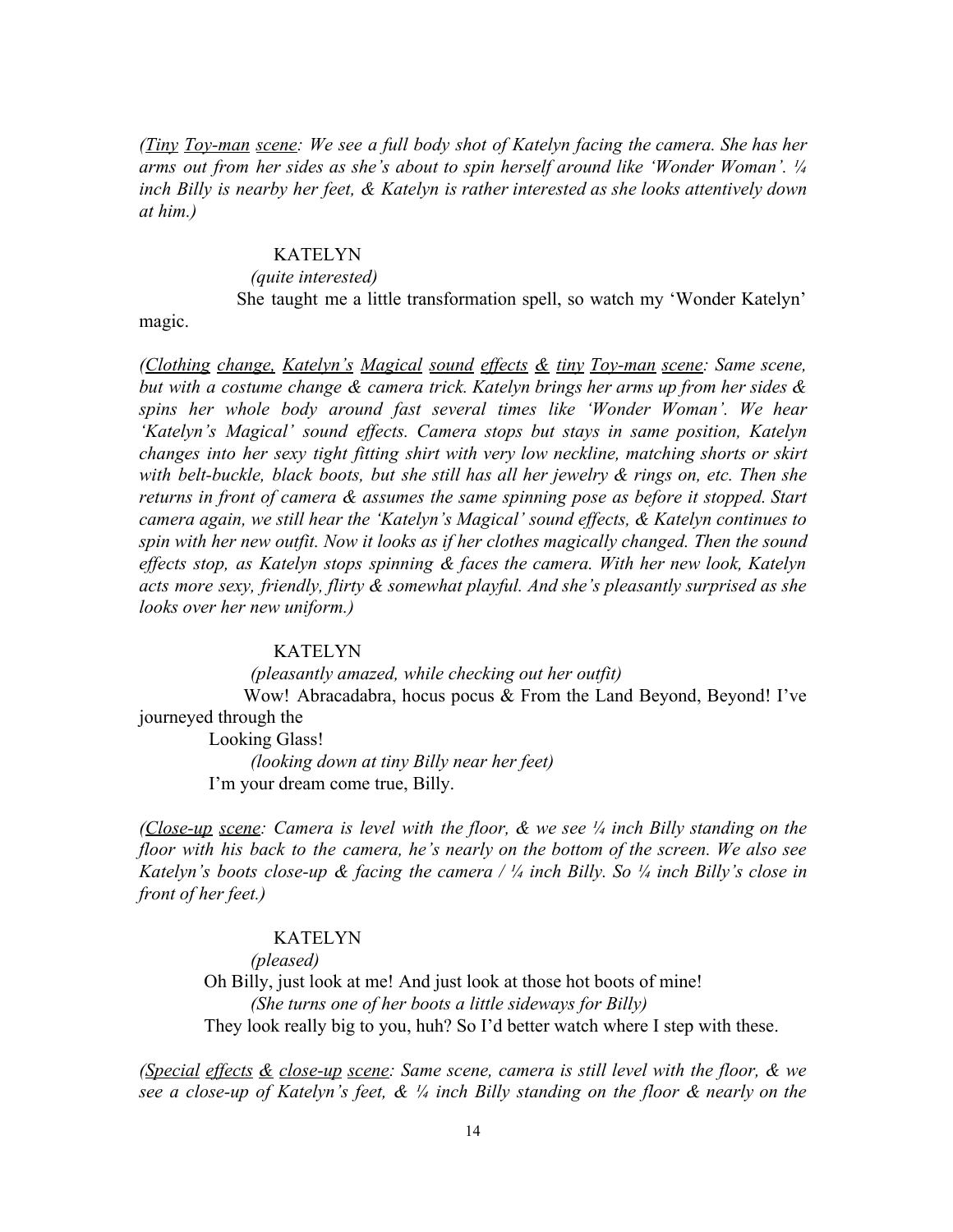*screen bottom. While camera remains level with Katelyn, it slowly goes up her body close-up, so we see her legs up close as camera stays level & moves up, then her waist, then close to her chest, & finally stops at her head close-up. Now camera is level with Katelyn's head. It's a close-up shot of Katelyn's head, as she looks down at the floor inquisitively. She talks while camera is going up.)*

#### KATELYN

*(friendly & teasing)*

Well, I'm sure I still look tremendously big, especially with this hot new outfit I'm wearing. But

you look as small as ever down there at my boots

*(Extreme low angle scene: We see an extreme low angle, full body of Katelyn. She'll* wanna stand on a box or stool for this low of an angle. Camera is below the stool / box *she's standing on & tilting up at her. She's facing the camera, we don't see the stool / box, but she stands very close to the edge above the camera. She's standing directly over the camera, with her hands hanging loosely at her sides – so we can see her hands better. She just towers over Billy.)*

### KATELYN

*(teasing & friendly)*

And how did you get so small down there? Did I do that to you? If so, did you want me to shrink

you down so tiny? And do you always let beautiful girls like me take such control over you?

That's very flattering, little Billy. But you've got to be careful which cute girls shrink you.

> *(she bends down slightly & points at the camera)* Some like to take advantage of cool guys like you.

*(Katelyn's Magical Dance & extreme low angle scene: Same scene, but we begin to hear 'Katelyn's Magical Dance' music. Katelyn begins a brief & pretty little dance to warm up. She dances in place, sways her hips a little, squats down at the camera, turns around a couple of times, etc.)*

### KATELYN

*(pleasant)*

Oh, I'll have you do things for me, but only because I like you so much. And I'll name this

 experiment, 'The Giantess Walks Among Us!' But be careful as you stand by my pretty boots. I

don't want to step on my teeny friend.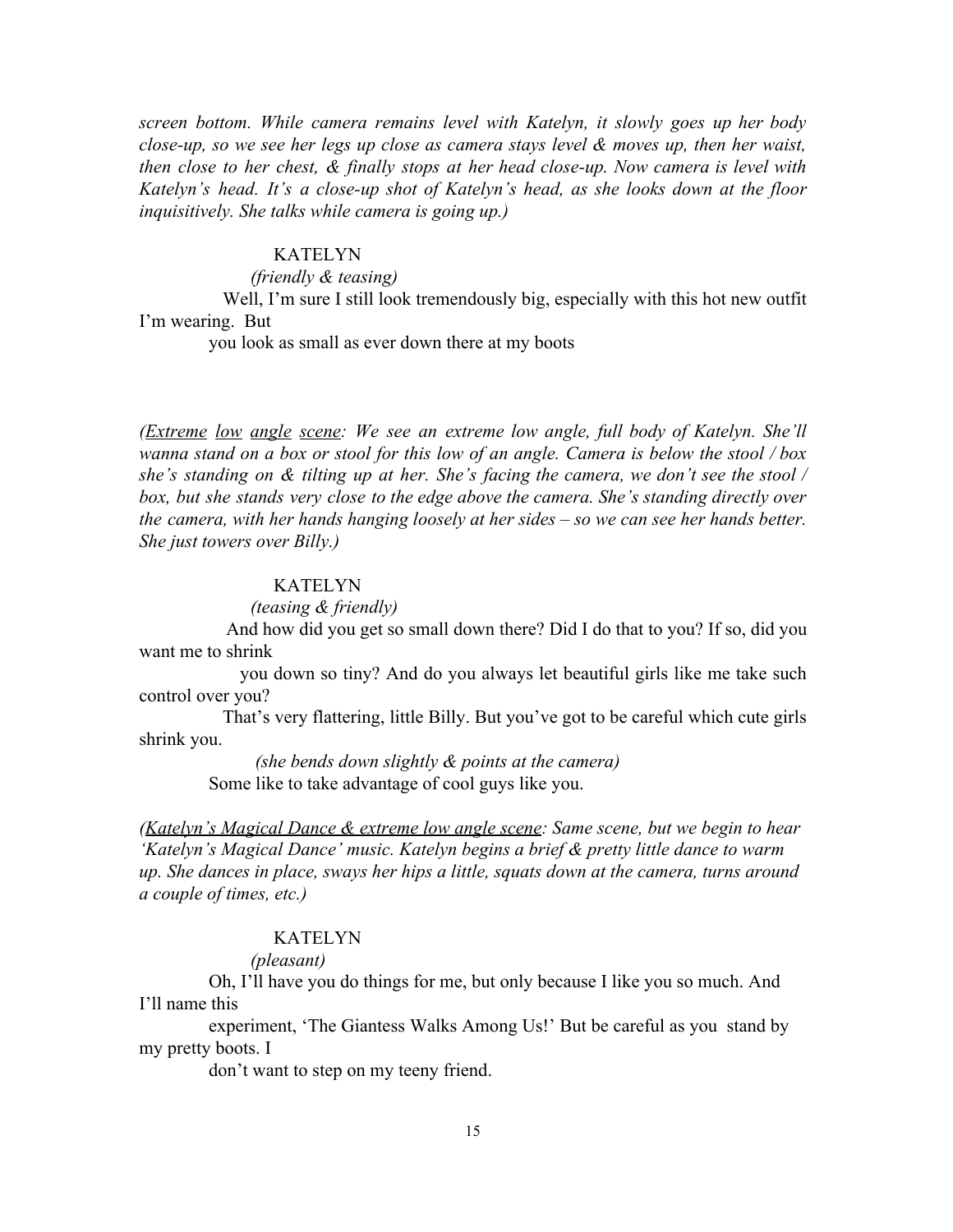*(Close-up scene: Music stops, as camera is level with the floor. We see ¼ inch Billy standing on the floor, his back to the camera, & an extreme close-up of Katelyn's entire right open hand filling the screen, her palm side, in front of ¼ inch Billy like a karate chop - so Billy is in the foreground of her giant hand. As her palm is facing the camera, her fingers are outstretched & together as the side of her hand, the pinky side rests on the floor like a karate chop.)*

#### KATELYN

# *(soft voice)*

Now climb up into my nice hand again. I'll be very gentle as I carry you.

*(Close-up scene: We see a very extreme close-up of just Katelyn's right palm, & ¼ inch Billy standing in the middle of her palm with his back to the camera. Her palm is flat with her fingers closed & facing the camera. Her fingertips are just under the camera lens, so we see her rings & her palm more close-up.)*

#### KATELYN

### *(calm & reassuring)*

You like being held in my big soft palm? I did put on some nice hand lotion so your surroundings

would smell nice. But then, I should have all my men in the palm of my hand!

*(Tiny Toy-man scene: And then we see a medium shot of Katelyn gingerly carrying little Billy over to the table. She has her left hand just under her right in case her tiny friend falls. Even though Katelyn's more serious & professional, she begins to grow more fond of Billy, so she's extra careful as she carries him. While she's carrying him, she blows him several air kisses, teasing him.*

*And then we see a profile shot of Katelyn, her right side toward the camera, as she carefully places him on the table near the edge. She looks at him curiously.)*

#### KATELYN

 *(cool & comforting)* I've gotcha. Katelyn Brooks will take care of you & put you on the table, okay.

*(Close-up & tiny toy-man scene: As camera is level with the table, we see an extreme close-up scene of just Katelyn's waist filling up the whole screen, as she faces the camera, & ¼ inch Billy standing on the bottom of the screen on the table, facing her. Katelyn slowly moves down until her chest looms in front of ¼ inch Billy. Now we see an extreme close-up of just Katelyn's chest, cleavage & ¼ inch Billy on the table. It seems unintentional.)*

> KATELYN *(casual, but friendly)* Now let me get a little closer to you, Billy. Ah, there we are. I know everything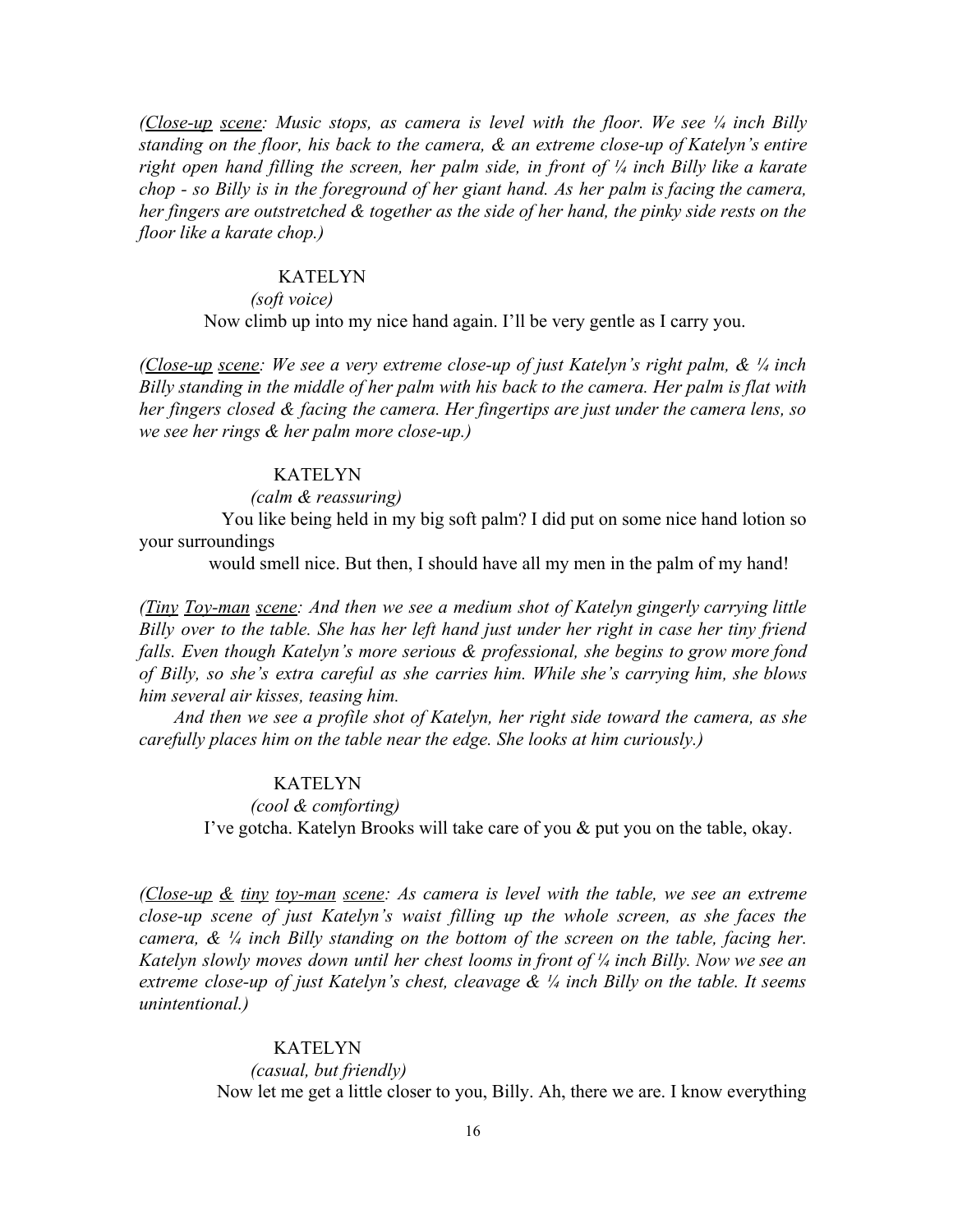looks big, I look

big, but I hope you like this experiment I'm putting you through.

*(Low angle & close-up scene: We see a waist-level extreme low angle of Katelyn as she's right up to the camera, almost touching it – thus camera is almost against her waist & pointing up at her, & she's looking down at the camera / ¼ inch Billy. So we see a waist-level, very low angle of Katelyn standing directly over the camera.)*

# **KATELYN**

# *(casually)*

Well little Billy, you've been a big help to me today. And I still have so many great stories to tell

you.

*(Low angle & close-up scene: Same scene, as Katelyn then carefully bends down. She brings her face & flat palms slowly & directly down closer to camera, with her fingers spread apart. So she brings her palms up directly facing the camera, as if to put them on either side of ¼ inch Billy / camera. Thus we see her palms flat, close-up & slowly advancing on camera, with her fingers spread open. Then her face looms slowly closer to camera, as she looks down at the camera.)*

### KATELYN

### *(calm & curious)*

Okay, let me get a better view of you here. There we are. I want to see how my

sweet

experiment is doing on my table.

*(Close-up & tiny toy-man scene: Now we see a close-up of Katelyn's face completely filling the whole screen, & ¼ inch Billy standing on the bottom of the screen on the table, facing her. Katelyn's face is upright, facing the camera, & level with the table, as ¼ Billy is more-or-less in front of Katelyn's lower lip. We see a little of the table he's standing on, as his back's to the camera. So Katelyn keeps her chin behind the table's edge, & ¼ inch Billy near the table's edge. As Katelyn looks down her nose to gaze at him on the bottom of the screen, she gives him a little smile briefly, & then speaks.)*

### KATELYN

### *(calm & pleasant)*

You're in a very unusual situation, but you're doing a great job, sweetie. Then again, you did have

this cool & flattering fantasy about being shrunk by me, little one. And I do mean little! Just look

at how small I made you!

*(Close-up scene: We see an extreme close-up, semi-profile shot of the right side of Katelyn's face, from her eyes down to her mouth, & ¼ inch Billy standing very close to*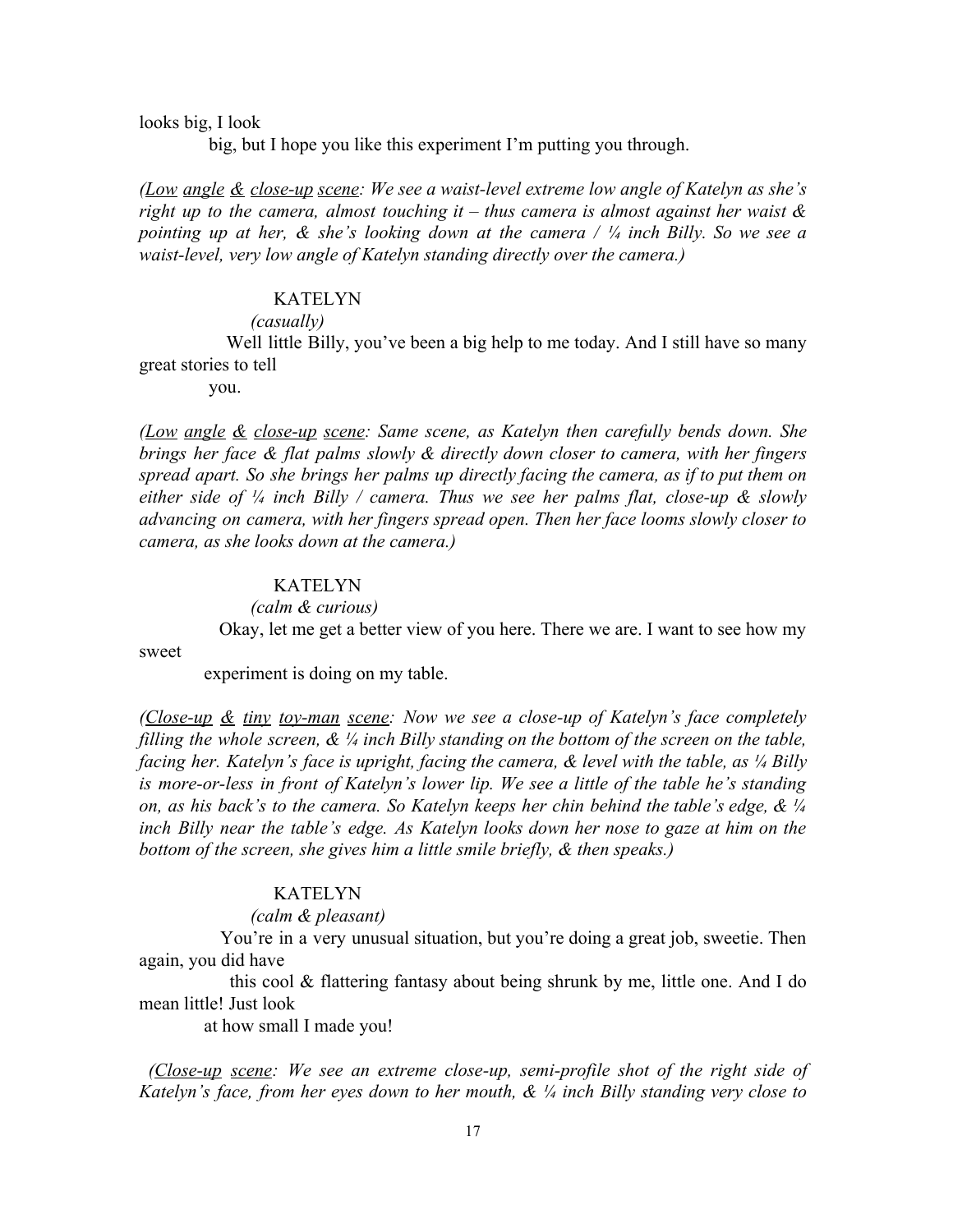*the table's edge facing her. Katelyn's mouth is very close to ¼ inch Billy, as she looks down at him on the table's edge. So her lips are almost kissing him. Katelyn's inquisitive & gracious with ¼ inch Billy, as she looks down at him for a brief moment, & then she speaks. Please make sure Katelyn's face is in focus.)*

#### KATELYN

 *(almost a whisper, inquisitively & more friendly)*

Well Mr. Shrunk-Down-By-Katelyn-Brooks, you're one fine & handsome experiment.

*(she moves her face in much closer, & her lips are right up to him)*

Oh don't be frightened. I'm examining your miniature body. Now let's see how you're reacting.

Hmm, your arms, legs, body & head are intact. Nice! Yes, I see you waving at me.

*(Extreme close-up scene: Katelyn rests her left hand on the table beside ¼ inch Billy, with her palm side on the table. Now we see a very extreme close-up of just Katelyn's left thumbnail, as it completely fills up the whole screen entirely, the white & pink parts. And we see ¼ inch Billy standing near the bottom of the screen in profile / sideways facing her, with Katelyn's thumbnail completely in the background, so he's surrounded by her thumbnail. We see very little of the table he's standing on. So ¼ inch Billy is standing close to the screen bottom, & Katelyn's giant thumbnail completely filling the background, filling the screen. Please make sure her thumbnail is in focus.)*

### KATELYN

 *(warm & pleasing)*

Now I totally have you under my thumb. Well actually, I have you under my thumbnail. And

Since I've made you so tiny, you can really see the nice details of my pretty nice manicure. But it

might be difficult to climb up my huge glossy thumbnail there!

*(Close-up scene: Katelyn picks up ¼ inch Billy again. So now we see a very extreme close-up, low angle of the back of Katelyn's right hand & thumb, & most of her face too. Katelyn is more-or-less facing the camera, as camera is just under her thumb & tilting up at her. So we only see her thumb, part of her hand very close-up, & we see most of Katelyn's face very close-up, especially her mouth. Plus we see ¼ inch Billy standing in Katelyn's palm, facing her. Also, this scene is more close-up than her same earlier scene.)*

### KATELYN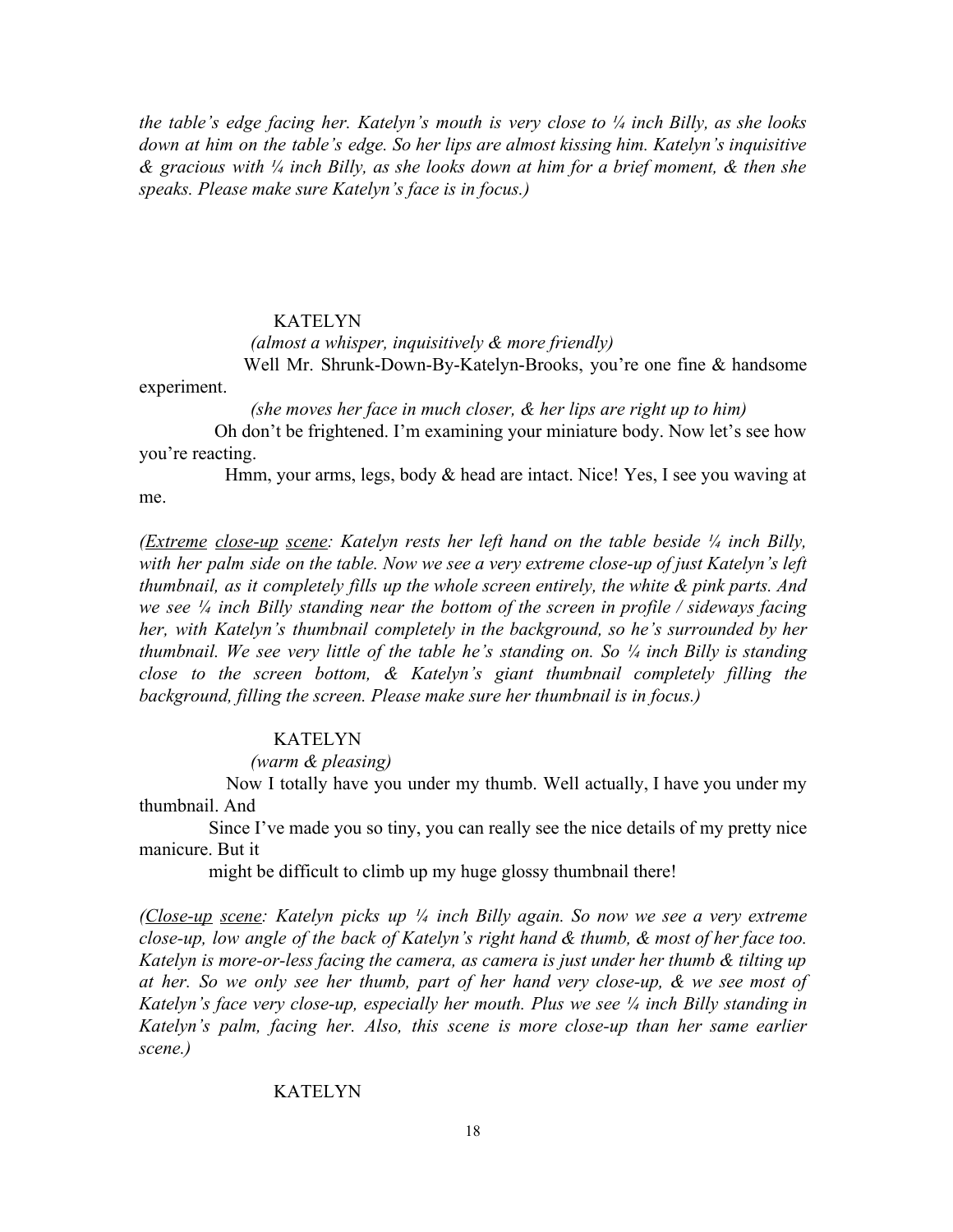#### *(calm & pleasant)*

In fact, I think I like having complete power to place all men under my thumb. So you know what

that means? Maybe I should keep you as my little Trophy! So I'll put you inside a little pouch and

attach you to my belt!

*(she moves her mouth even closer to ¼ inch Billy in her hand, more*

*intimate)*

Now my five pretty fingers with their nicely manicured nails are surrounding you. So you could

say I hold your life entirely in my hands.

*(Close-up scene: We see a very extreme close-up of just Katelyn's face & right hand filling the screen. Her face is up-right & level with the camera, with her face & hand filling up the whole screen. Her face directly faces the camera as she holds her hand out flat, fingers & thumb are comfortably together, & her fingertips are also pointing toward the camera, close-up. Her palm is visible, & standing in the middle of her palm is ¼ inch* Billy. While her face is up right, her chin is not touching her wrist, but is just level & very *close to her wrist, & we see her whole mouth. So Katelyn's face is up-right as she looks* down her nose at  $\frac{1}{4}$  inch Billy in her palm. Please make sure her face & hand are both in *focus. Katelyn just looks down her nose at him for a brief moment, fascinated & than speaks. Note: Please keep her head up-right, & her fingers together.)*

#### KATELYN

*(calm & pleasant)*

So you want to know if I'm a government scientist or private operation. Well, I do most of my

work in secret, but the government is sponsoring my work. Oh I do different things for them,

experimenting with different molecular lasers for teleportation, transformation, and of course

miniaturization. Now I trust you to keep these secrets, not even my last two boyfriends knew

> anything, sweetie. *(she blows him a little kiss)*

*(Close-up scene: This is a Katelyn's point-of-view scene, extreme close-up of Katelyn's whole right hand. Camera is pointing down at her right palm, with her wrist-side toward the camera, & her palm is tilted down enough so we can see ¼ inch Billy standing in her palm. Her hand is just a little more tilted back. Thus we see an extreme close-up of just Katelyn's palm & wrist as it's tilted down to be almost level with the camera, filling the whole screen, & ¼ inch Billy standing in her palm, as her wrist-side is toward the camera - it's Katelyn's p-o-v of ¼ inch Billy in her palm close-up.)*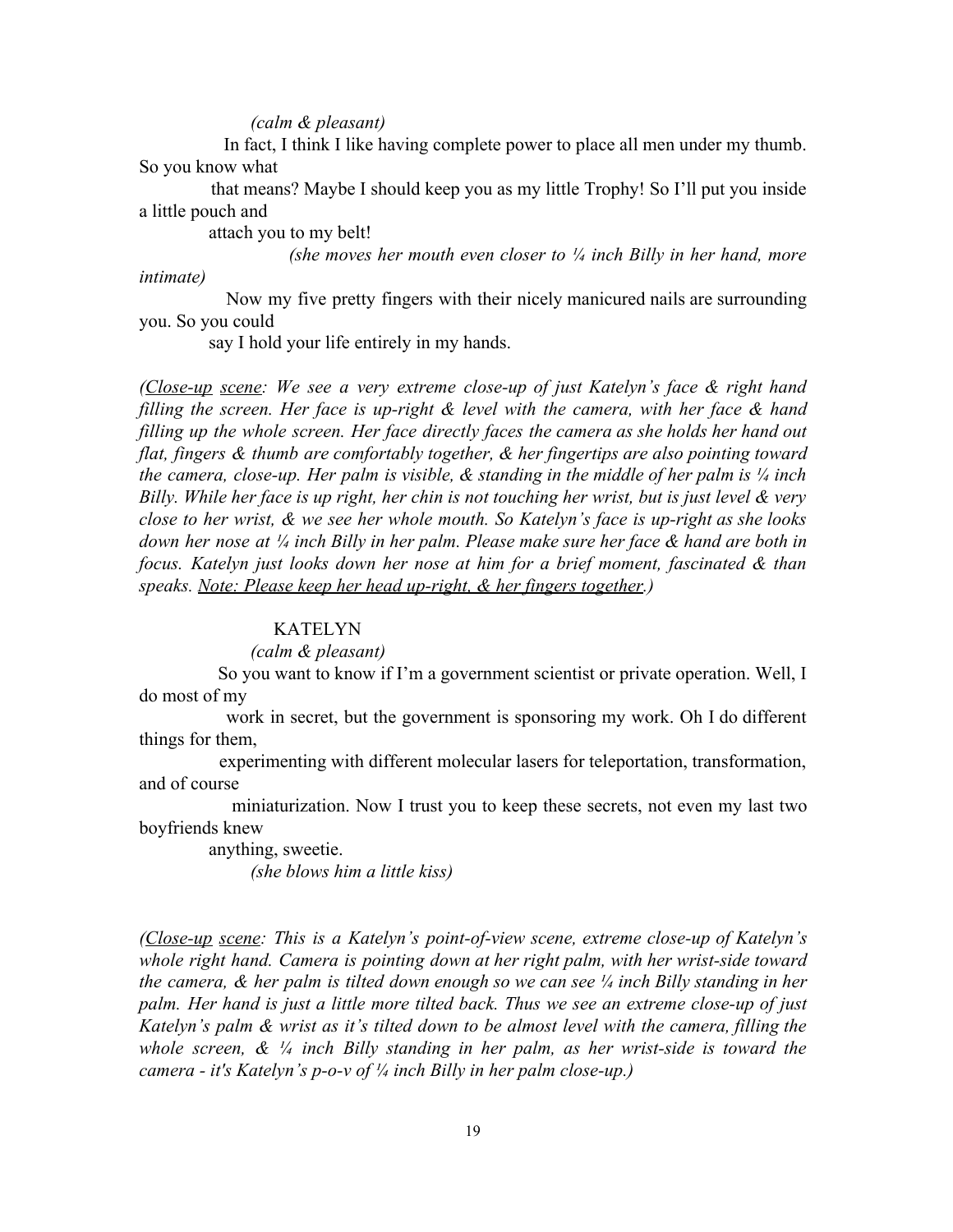#### *(calm & friendly)*

Now I'm comparing your tiny body to my hand there. And it seems I have shrunk you so small,

my palm alone must look like a big coliseum! But be careful not to move too much, I don't want

you to fall through my fingers there. You're so precious to me.

*(Extreme close-up scene: This is Katelyn's point-of-view scene again, but a much more extreme close-up of only part of Katelyn's right ring finger, her ring, & a little of her surrounding palm, as they fill up the entire screen. Camera is pointing down at her right palm, wrist-side toward the camera, & her palm is tilted down slightly so we can see ¼ inch Billy standing in her palm next to her right ring finger, so her hand is only slightly tilted back. We should see her ring extremely close-up too. Thus we see a very extreme close-up of just part of Katelyn's right ring finger & part of her palm filling up the whole screen, & ¼ inch Billy standing near her ring - it's her p-o-v of ¼ inch Billy.)*

#### **KATELYN**

#### *(more softly)*

You are so small as you stand by my pretty rings there. And didn't you say how lovely

they looked on me? So maybe I should build a nice compartment inside my biggest ring for you

stay. And every day and night you'll come out and talk to me.

*(Close-up & p-o-v scene: We see a semi-low angle, extreme close-up of just Katelyn's face as she looks down at the camera. She has a calm & somewhat serious expression.)*

# KATELYN

*(calm, but barely containing her rage)*

So jerks like Tony and Dave from your last job are still bulling you, huh. They'll be punished.

*(she looms her face closer, looks at him for a moment & then speaks)*

I'll turn them both into little bugs! I'll turn Tony into a worm, and Dave into a snail! Then I

dispose of them for you.

*(Extreme close-up & p-o-v scene: Same scene, but Katelyn then moves just her eyes in at the camera lens. So we just see her sexy eyes from a semi-low angle extremely close-up, as her eyes fill up the whole screen entirely.)*

#### KATELYN

As for your boss Robert, who insulted you to impress some dumb girl - I'll turn him into a

roach, and step on him!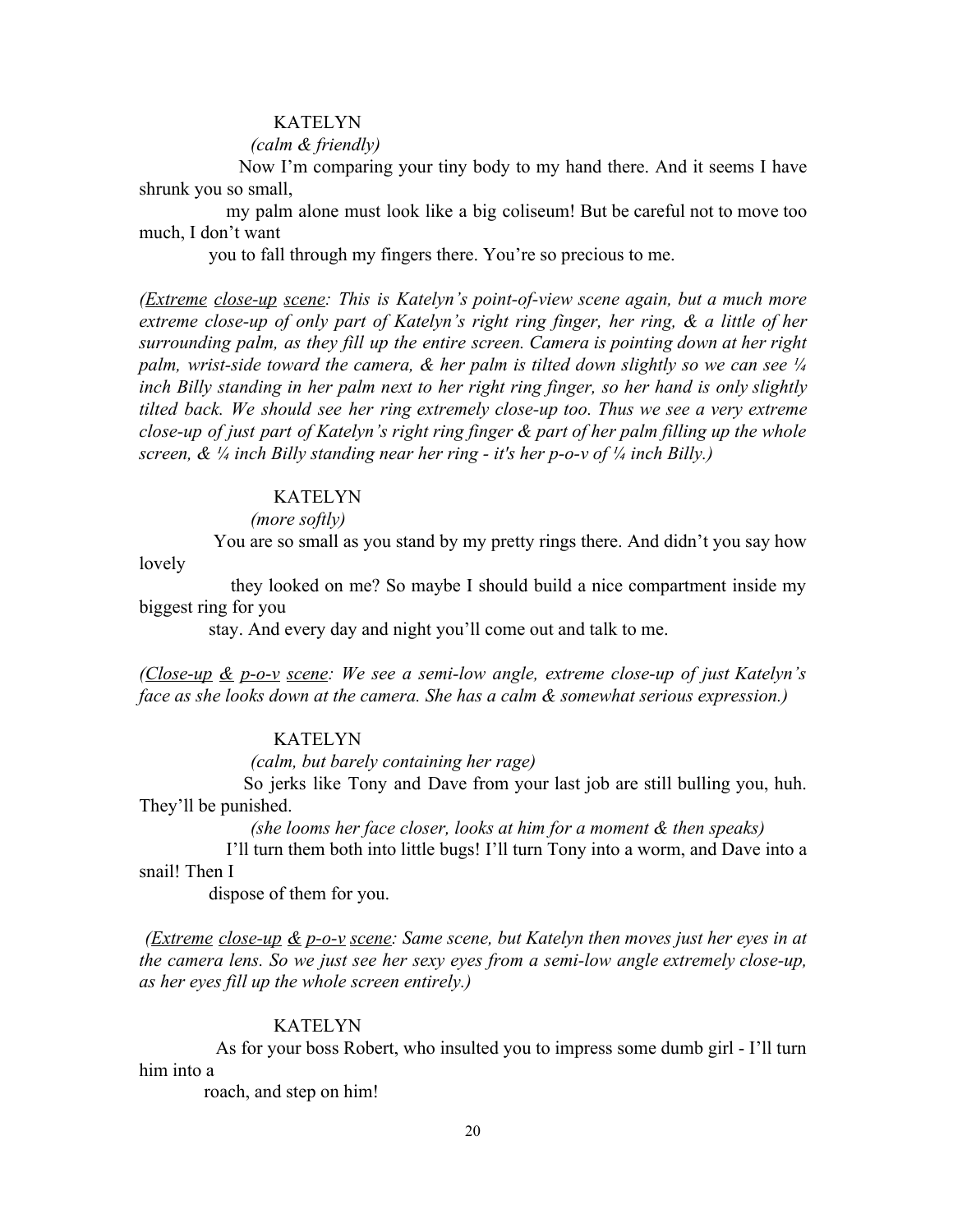*(Extreme close-up & p-o-v scene: Now we see just Katelyn's luscious lips extremely close-up from a semi-low angle, as they fill up the whole entire screen completely. It stays like this for a brief moment so we can view her giant luscious lips, mouth closed, semi- low angle. After a moment Katelyn speaks softly. Note: Please make sure her mouth is in focus.)*

#### KATELYN

*(more friendly)*

Hmm, so you wish to prove your loyalty? Well, our military has a special one-man submarine that

they want to miniaturize for spy operations. This sub is easy to pilot. So I'll shrink you and the

sub down very small, drop you in a nice glass of water, and drink you down. Then I'll instruct you

to explore my awesome body.

 *(she puckers her lips at the camera, & blows him a warm kiss)* Hmmm.

*(Tiny Toy-man scene: We see a full body shot of Katelyn, & she's holding tiny Billy in her right palm, with her left hand just under her right to protect Billy. She carefully & slowly brings him down to the floor. She also kneels down to let him go. Katelyn becomes more intimate with her friend Billy, as she wants him to witness her transformation. When she's done talking & lets him go, she stands back up.)*

### KATELYN

 *(while gingerly carrying Billy him down)* It's time for more of my 'magic'.

*(Clothing change, Katelyn's Magical sound effects & tiny Toy-man scene: We see a full body shot of Katelyn facing the camera. She has her arms out from her sides as she's about to spin herself around like 'Wonder Woman'. ¼ inch Billy is nearby her feet. Katelyn then brings her arms up from her sides & spins her whole body around fast several times like 'Wonder Woman'. We hear a 'Katelyn's Magical' sound effects & then a bright light surrounds her. Camera stops but stays in same position, Katelyn changes into her most revealing & sexy white bra & panties, & clear or white high-heel shoes that are open-toed. But she still has all her jewelry & rings on, etc. Then she returns in front of camera & assumes the same spinning pose as before it stopped. Start camera again, we still hear the 'Magical' sound effects, & Katelyn continues to spin with her new outfit.*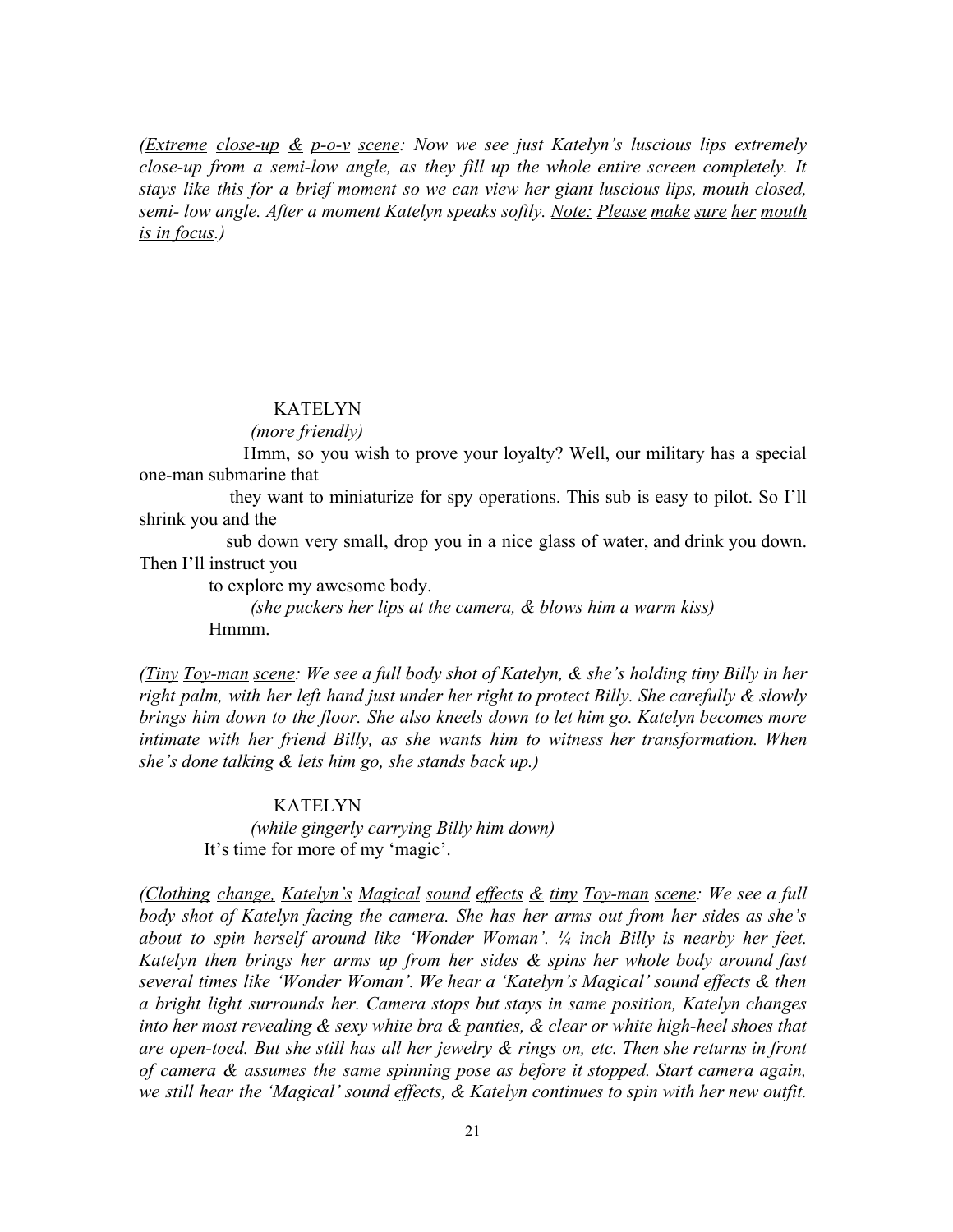*Now it looks as if her clothes magically changed. Then the sound effects stop, as Katelyn stops spinning & faces the camera. With her new look, Katelyn acts even more friendly, flirty & sexy with Billy. And she's quite pleased as she looks over her new outfit.)*

### KATELYN

# *(pleased, while checking out her outfit)* How do ya like that, Billy? I'm just too breathtaking!

*(Low angle scene: We see a very extreme low angle, close-up of Katelyn's head looking down at camera / ¼ inch Billy on the floor. She has a more sexy & sultry expression.)*

### KATELYN

Oh I can see you all the way down there checking me out!

*(Low angle scene: Then we see an extreme low angle of her chest & face, as Katelyn looks down at the camera.)*

### **KATELYN**

#### *(sultry & sexy)*

Yeah, you like what you see, don't you sweetie! I can still see you all the way down at my feet

adoring me. I rule!

*(Low angle: Now we see a full body, extreme low angle of Katelyn, as she stands seductively over the camera. Please have Katelyn stand on a box or stool so she can stand directly over the camera / ¼ inch Billy, & so we can see an extreme low angle of her.)*

#### **KATELYN**

### *(more friendly with Billy)*

Mmm, this Giantess fantasy of yours is in itself an epic science experiment. I mean what compels

you towards this women-empowering theme. Maybe it was a pretty teacher or principle that you

really admired, or maybe just a pretty Giantess on TV you liked.

*(Tiny toy-man & close-up scene: Camera is floor level, & we see Katelyn's calves, i.e. lower legs & feet close-up. And we see ¼ inch Billy standing at the bottom of the screen. Katelyn's shoes face the camera, with one of her heels turned slightly inward, as tiny Billy is only an inch or so away from her feet. It's a close-up shot of Katelyn's calves & feet, & ¼ inch Billy at the screen bottom.)*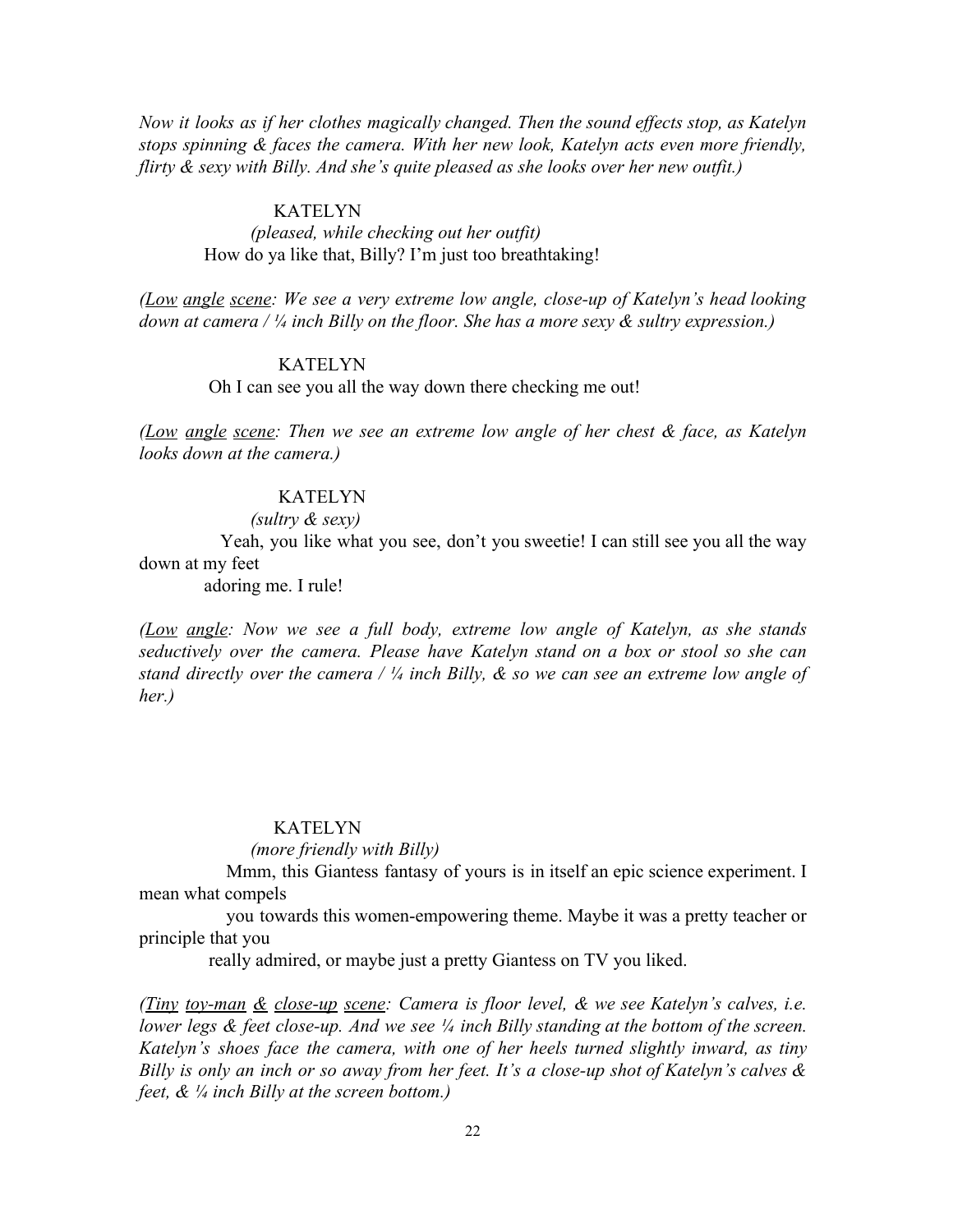How do you like my pretty shoes? I wore them just for this occasion.

*(Katelyn's Magical Dance & low angle scene: We hear 'Katelyn's Magical Dance' music again. And we see a full body, low angle shot of Katelyn facing & standing over the camera, close-up. As she looks down at camera, Katelyn begins an erotic dance routine. She gradually moves closer to camera, as she does some sexy moves. Katelyn's dance is very Bohemian & uninhibited, as she moves & turns around, touches her chest, squats down near camera, & looms her chest over the camera / ¼ inch Billy, etc.)*

### KATELYN

 *(serene & sultry)*

For your devotion, I'll perform a dance that would bring most men to their knees. And there's no

way you can hide your admiration for me, no matter how shy & careful you are. But no worries

sweetie, I'm really touched by your huge crush on me. Mmmm, I'm an incredible beauty, am I

not?

*(Low angle & close-up scene: Same scene, but music stops & Katelyn squats down at the camera. She looks proud, but rather lovingly at camera / ¼ inch Billy.)*

# KATELYN

 *(proud & affectionate)* You just cannot resist me.

*(Close-up & Tiny Toy-man scene: Camera is level with the floor, as we see a semi-profile, extreme close-up of Katelyn's right fingers, her thumb side, as they fill-up the entire screen. The backside of her fingers rests on the floor, as her fingers are in semi-profile, fingers together. We can still see her rings too. On the tip of her right index finger is ¼ inch Billy. He's standing on Katelyn's right index finger.)*

#### KATELYN

*(soft & calm voice)*

Yes my friend, you are a brave man. So walking across my finger is an epic quest. Now

watch where you step.

*(Close-up & Tiny toy-man scene: We see an extreme close-up, level shot of the top of Katelyn's chest, as they fill up the entire screen. And we see ¼ inch Billy holding onto her right breast top, facing her. So camera has zoomed in close to Katelyn's chest top & ¼ inch Billy holding onto the top of her right breast. She acts sultry.)*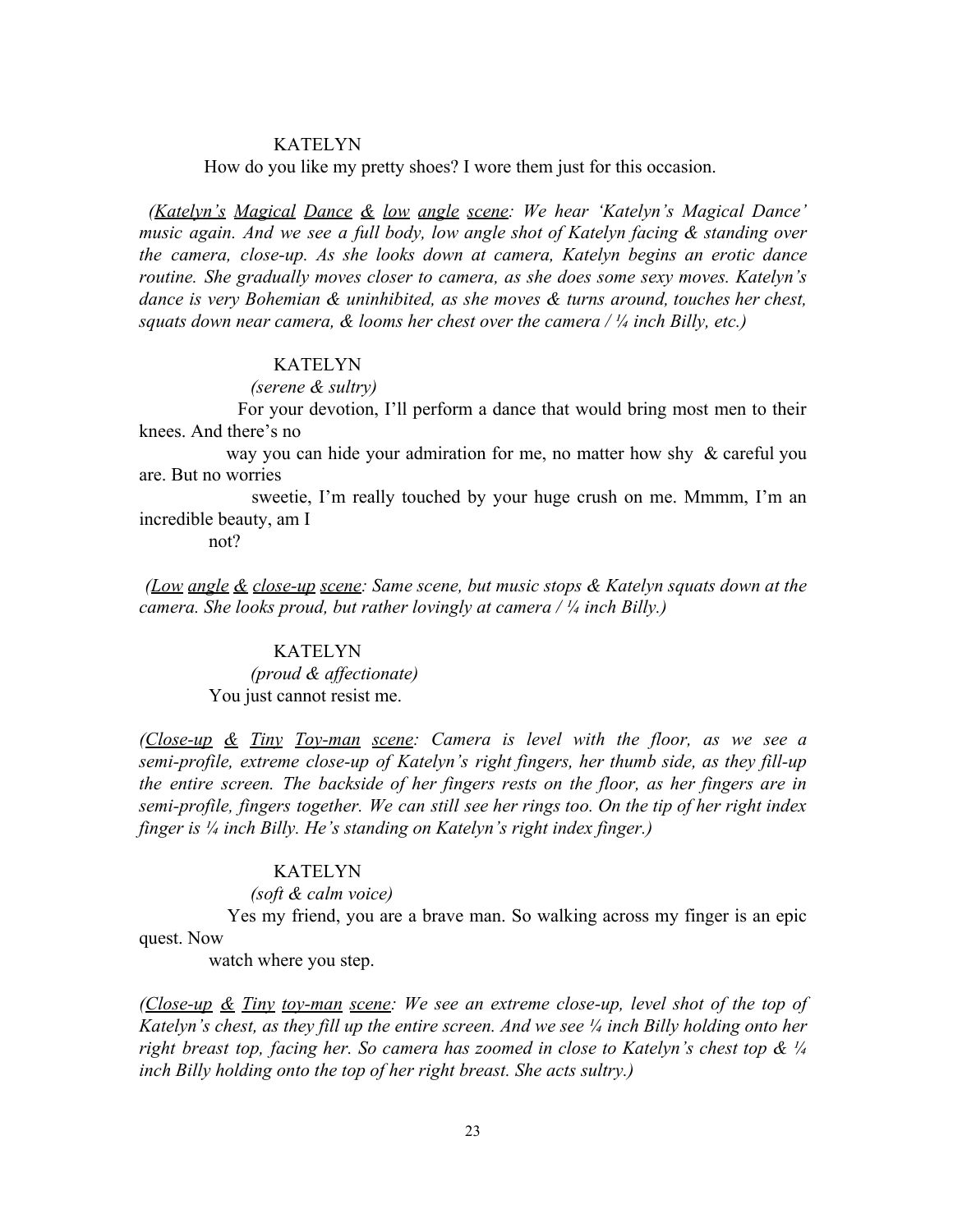#### *(sultry)*

So how are you handling your present state, little Billy? Must be an overwhelming experience

for you! But you have to be strong at your itty-bitty size.

*(Close-up & Tiny toy-man scene: We see a profile / sideways shot of just the right side of Katelyn's face, extremely close-up, from just her eyes down to her mouth, & her right thumb & index finger-tips holding ¼ inch Billy very close to her mouth, almost touching her lips. So all we see is an extreme close-up, profile of just the right side Katelyn's face & her fingertips holding ¼ inch Billy. She caresses ¼ inch Billy gently with her left fingers for a second, gives him a sexy smile & then speaks.)*

# KATELYN

*(soft & sultry)*

Hey, you're so valiant and strong - my little Hercules! Mmmm. *(she give him a sweet kiss, as her lips linger softly on ¼ inch Billy)* Hmmm. But there are things I still need to teach you, so you'll be my sweetest and smallest student. And if you follow my strict instructions, you'll be greatly rewarded.

 *(almost a whisper, as she kisses him again)* Oh yeah, sweet Billy. *(she kisses him intimately, & licks him a little)*

Aahh. Hmm. Mmm.

*(Tiny Toy-man & close-up scene: We see an extreme close-up of Katelyn's face, & her face is up-right, level with the camera, completely filling up the whole screen, as she directly faces the camera. We also see her right thumb & index fingertips holding ¼ inch Billy very close to her mouth & lips, almost kissing him. ¼ inch Billy's partially hidden between her fingertips. So it's an extreme close-up of Katelyn's face, & her fingertips with ¼ inch Billy between them, as she holds him very close to her mouth. She looks down seductively at him for a moment, & then speaks. Katelyn has a more sultry, sexy bedroom voice now.)*

### KATELYN

*(serious, but very friendly)*

Now many men have become too corrupt, stealing from the poor, giving to their rich and

powerful friends. So you'll help me fight the evil doers. Then I'll turn them into rats and

leeches! Poetic, as we team together to improve our world.

*(she kisses him intimately)*

Hmm, we'll be heroes!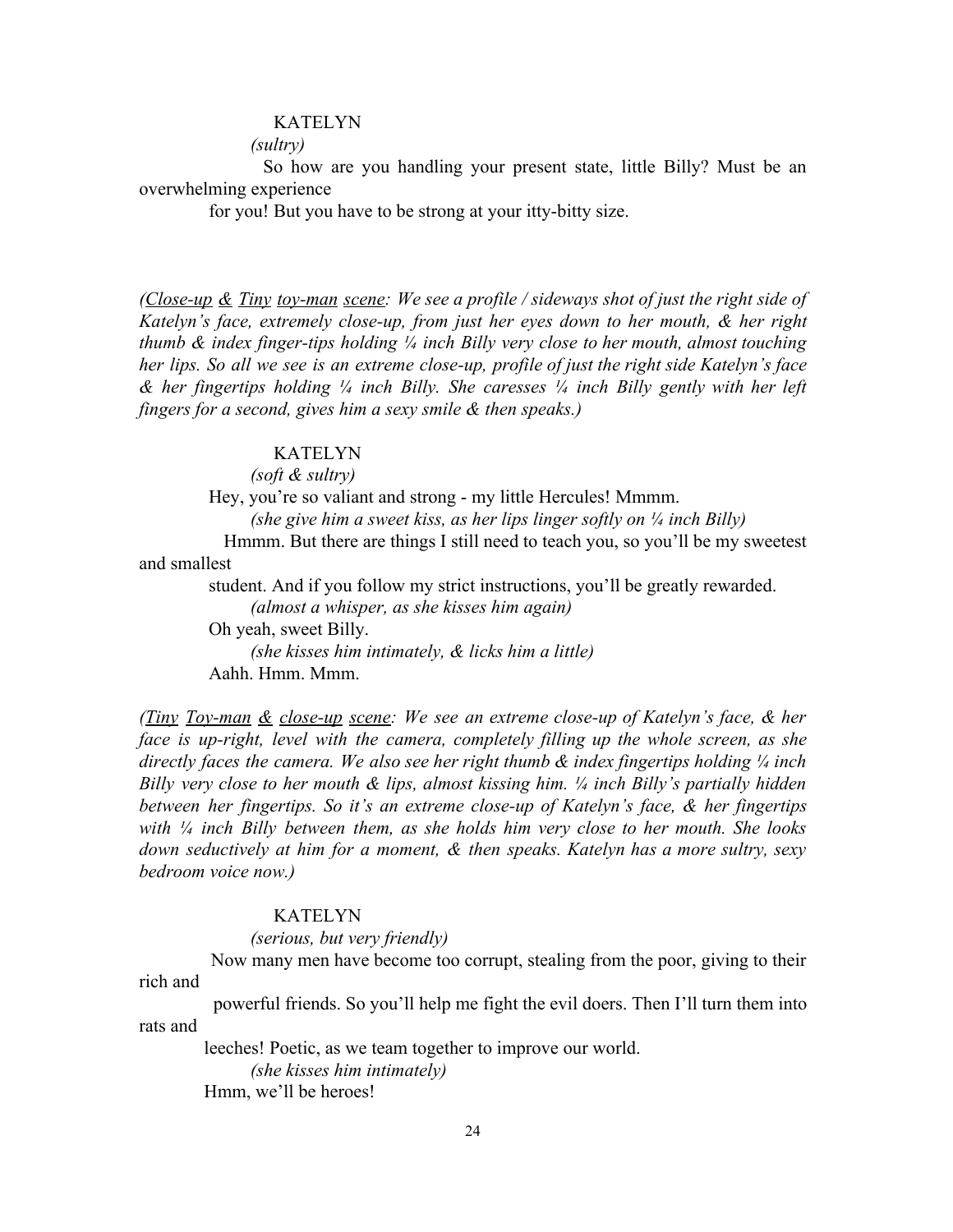*(Tiny Toy-man & close-up scene: We see Katelyn's point-of-view, extreme close-up of just Katelyn's right thumbnail & ¼ inch Billy securely between her thumb & index fingertips, filling the whole screen. Thus, we see only the tips of her thumb & index fingers, with her thumbnail facing the camera. ¼ inch Billy's facing the camera / Katelyn, & he's partially hidden between her fingertips. It's as if Katelyn's holding him close to her eyes. So it's Katelyn's point-of-view of just her right thumbnail, & part of her thumb & index fingertips very close-up while holding ¼ inch Billy between them. Note: Please keep her thumbnail in focus.)*

# KATELYN

#### *(soft & sultry)*

So before I told you I was secretly experimenting, you knew I was a genius. You're very sharp,

sweetheart. And with my scientific achievement, I've placed you under my thumb. But my fingers

should feel very soft, even at your size.

*(Close-up scene: Now we just see Katelyn's eyes extremely close-up, filling up the entire screen, as her eyes are level with the camera. So we just see both her eyes looking straight ahead at the camera. Katelyn gazes at the camera with a sexy expression.)*

### KATELYN

*(sexy bedroom voice)*

Now look deep into my eyes, as they hypnotize and fill you with excitement.

*(Close-up scene: Now we see just Katelyn's luscious lips extremely close-up, level with the camera, as her closed lips completely fill the whole entire screen. So all we see are just Katelyn's closed lips extremely close-up, filling up the entire screen, level with the camera. Katelyn doesn't speak for a brief moment.)*

### KATELYN

*(sultry & intimate bedroom voice)*

Mmm. I like being tender with you, as I hold your body so near to my luscious mouth. Now stay

close to me. Hmm.

*(she blows a sweet kiss at ¼ inch Billy)*

I can tell your face is blushing and your heart is racing. Mmm, I know you love being held by

me, and being so near to my moist lips. And you can't get away, as I have you right where I want

you.

 *(she blows him a more intimate kiss)* Hmm, you're all mine.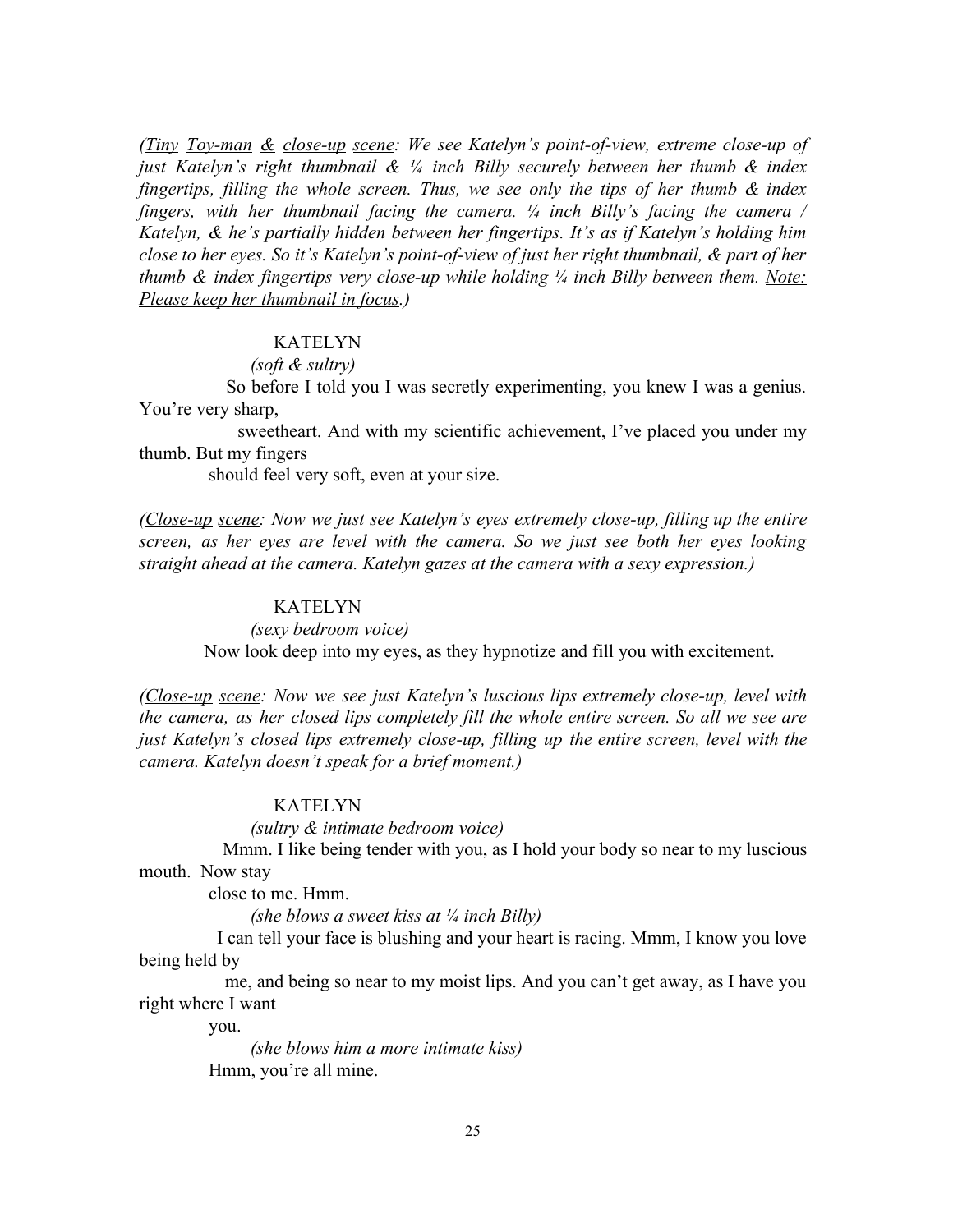*(Bedroom scene: In the bedroom, we see a full body shot of Katelyn lying on her back on the bed, eyes closed, resting very comfortably, & she has casually draped her hands on her stomach, near her chest. ¼ inch Billy is very close-by. She's only taken off her shoes.*

*And then we see close-up shot of Katelyn's head facing the camera. Her mouth is closed as she rests & moans softly from pleasure.)*

#### KATELYN

#### Hmmm, uhmm, mmm.

*(Close-up scene: We see a semi-high angle, real close-up shot of just Katelyn's lower right leg on the bed, the calf part of her leg, ¼ inch Billy's p-o-v. Katelyn moans very softly, pleasantly.)*

### KATELYN

### *(softly)* Mmm, hmmm. Yeah.

*(Close-up scene: Katelyn's still lying on her back. Now we see an extreme close-up, low angle of just Katelyn's panties near her crotch as it fills the whole screen, & her crotch is pointing toward the camera, ¼ inch Billy's p-o-v. We also see some of Katelyn's fingertips too. So it's an extreme close-up, low angle of just Katelyn's panties / crotch area, & her fingertips. Plus we hear Katelyn softly moaning with pleasure.)*

#### KATELYN

Mmm, hmmm. My body is so soft.

*(Close-up scene: We see a semi-high angle, extreme close-up of Katelyn's ring on her right index finger, as her hands are still draped on her stomach, ¼ inch Billy's p-o-v. Katelyn is still very relaxed.)*

#### KATELYN

Hmmm. My ring shines brightly like your spirit.

*(Close-up scene: Katelyn's still on her back. Now we see an extreme close-up of just Katelyn's cleavage from an extreme low angle. So camera is level with her stomach & tilting / pointing toward her cleavage very close-up. We hear Katelyn moan again, but a little more loudly.)*

# KATELYN

Hmm, uuhh. Yeah, they're incredible, I know you want them. And standing between them is too

much.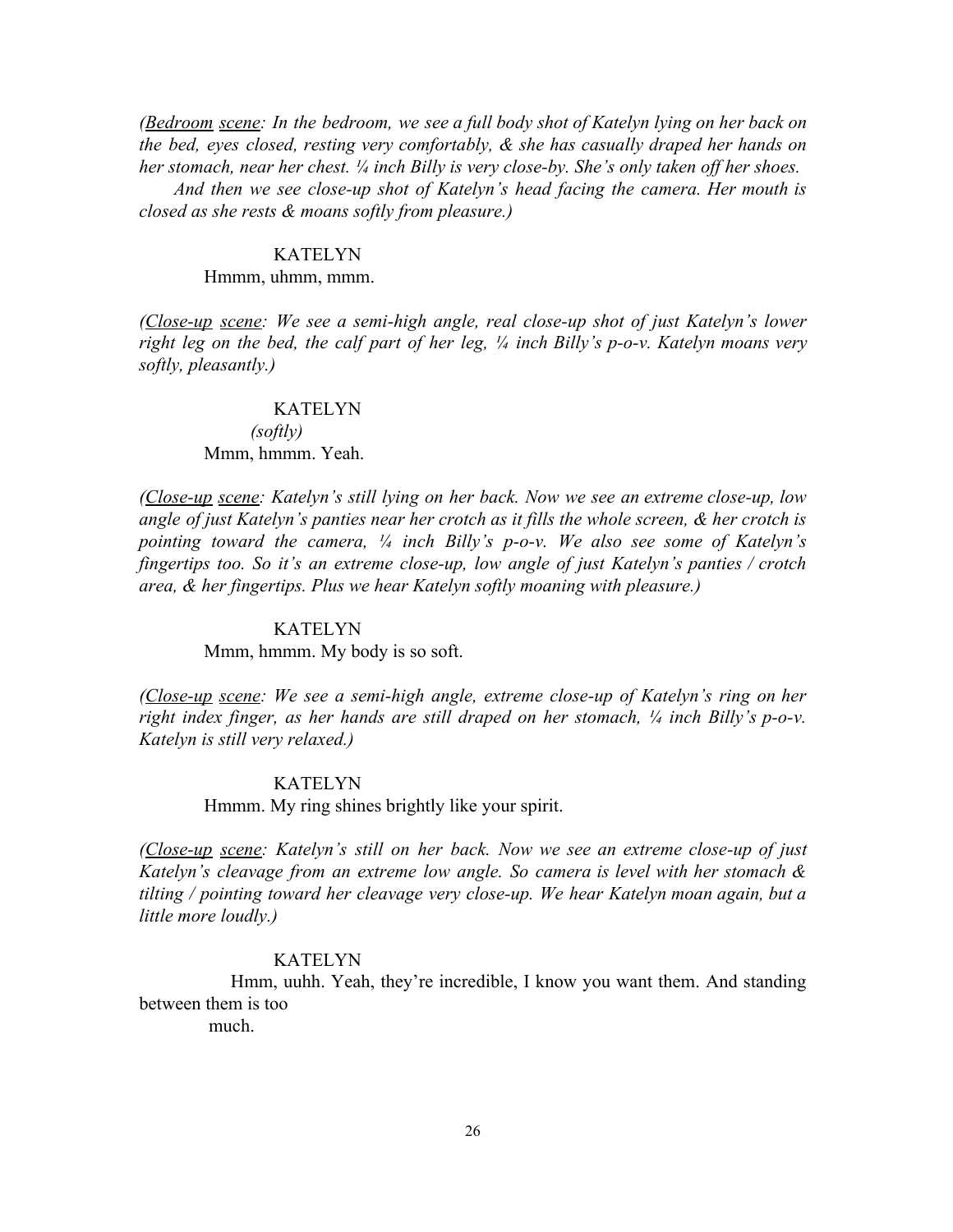*(Tiny Toy-man & close-up scene: Katelyn's still lying on her back. Now we see a very close-up, high angle of just Katelyn's face, as she's facing the camera & level with the camera, filling up the entire screen. We also see ¼ inch Billy standing still on her right cheek. Camera is directly pointing down at her face. So it's a high angle of her face, as her chin is pointing down at the bottom of the screen. While ¼ inch Billy stands on her cheek, Katelyn's eyes remain closed & resting.)*

#### KATELYN

#### *(pleasantly)*

You're the great explorer, who's been sent on another epic quest – around my eyelash!

 *(she opens her eyes to look down at him affectionately)* And what a epic quest this is for you!

*(Tiny Toy-man & close-up scene: Katelyn is still on her back on the bed. Now we see a semi-profile, extreme close-up of just Katelyn's lips, as they fill up the whole screen completely, & ¼ inch Billy who's standing on her chin, just barely under her lower lip. He's facing her giant lips. Katelyn tries not to move her mouth much, as she knows ¼ inch Billy's nearby! But then she opens her mouth a little & moans softly.)*

#### KATELYN

 *(softly & sultry)* Hmmm. Hmmm. Uhmm. *(she opens her mouth a little)* Uuhhh. Yeah, mmm. Uhmm.  *(she blows a little kiss)*

*(Tiny Toy-man & close-up scene: While Katelyn still lies on the bed, she has moved to rest on her side, & faces camera. Now we see an extreme close-up of just Katelyn's face, level with the camera, filling the whole screen as she rests her head. And we see her left fingertips resting on the bed near her chin. We also see ¼ inch Billy standing near the bottom of the screen on the bed, his back to the camera, & standing right by Katelyn's mouth. Her mouth is near to ¼ inch Billy, as he's near her lips. Katelyn then opens her mouth somewhat, & we hear her make another soft moan as if from a pleasant dream. She waits a brief moment, then she opens her eyes, looks down at ¼ inch Billy, makes a big sigh & gives him a little sexy smile.)*

### KATELYN

 *(sexy bedroom voice)*

How'd you like walking along my sensuous body? Must've been a 'fantastic voyage!' And you

know how to touch me. But can you touch me in my 'special area?' Well, we'll see.

*(Close-up, low angle & tiny toy-man scene: Now we see an extreme low angle, close-up*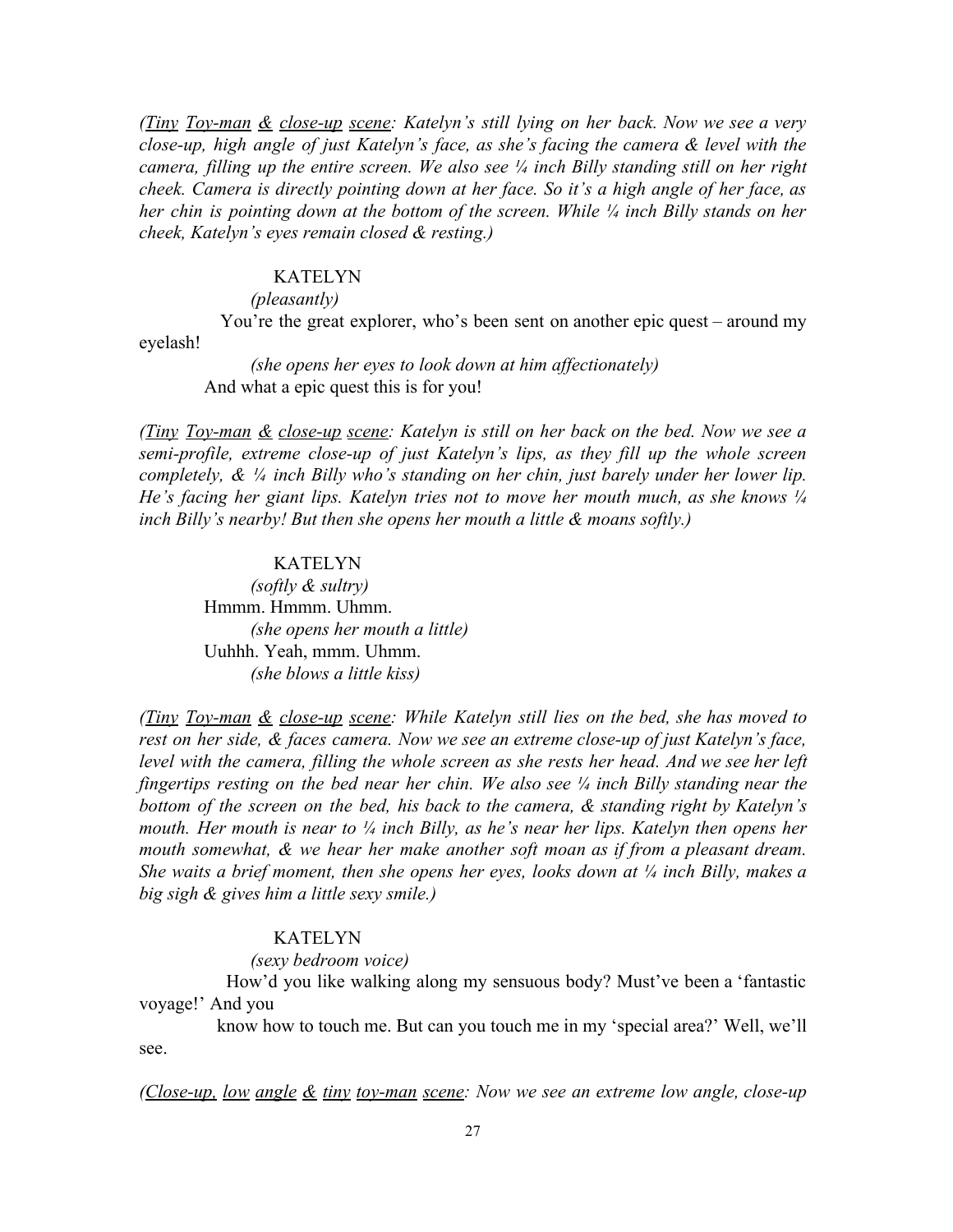*shot of Katelyn's crotch & her whole body as she's directly over the camera. So she's sitting up on the bed on her knees, filling up the whole screen. Camera is on the side of the bed, about level with her crotch, & pointing directly up at her. Thus, Katelyn sits directly over the camera, facing it. Then she looks sweetly down & reaches her palm at* the camera /  $\frac{1}{4}$  inch Billy to pick him up. She puts her palm on the camera lens' side & *carries ¼ inch Billy up between her thumb & index finger again. From the same extreme low angle, Katelyn brings him up to her mouth to give him a little kiss, & then gingerly places ¼ inch Billy inside her panties. She then gets down on her hands & knees on the bed as she looms over the bed's side, looms over the camera close-up, so she can look straight down at the camera. And her hands rest close to the bed's edge. She then begins to moan, groan, breath heavy with pleasure as she rocks back-&-forth briskly on her hands & knees – simulating sex-on-top-of-a-guy. She'll sometimes rub her hands over her chest & body.)*

### KATELYN

Hhmmm, hhmmm, uhh, yeah, uhh, ahhh, I feel you, ahh, so close, uhh, uhh, to me! Yeah, uhh,

uhh, yes! Mmm, mmm! Uh, uh!

*(Close-up scene: Then we see an extreme close-up of Katelyn's face during the action, as she rocks back-&-forth a lot faster & more vigorously on her hands & knees. Her hands clasp the bed's edges as she's getting more into it.)*

### KATELYN

Yeah, Billy! Uh uh, ah, yes, my baby! Ah ah! Uh, yes! Show your passion! Ah ah, oh such

paradise! Uh uh, hmm, mmm, I feel you in me! Ah ah uh uh, you're mine!

*(Close-up scene: Then we see a close-up of Katelyn's chest as camera stays on her chest for a moment. She's still rocking much faster, very vigorously.*

*And then we see a more close-up of her waist, as camera then tilts up to see a close-up* / low angle of her from the waist up, as she feels bliss with near climax. So now we see a *waist level, low angle of Katelyn. And it almost looks as if she's on top of us. She continues to moan & breath heavy with pleasure as she rocks back-&-forth faster on the bed. She continues this, getting more worked up, until finally she climaxes.)*

#### KATELYN

Ah ah ah, mmm, hmm, hmm, uh uh! Ah ah ah! Uh uh oh sweetie! Uh uh! Oh baby! Uh uh! Uh

uh! Hmm hmm hmm mmm! Uhhh! Uh uh!!!!!

### THE END